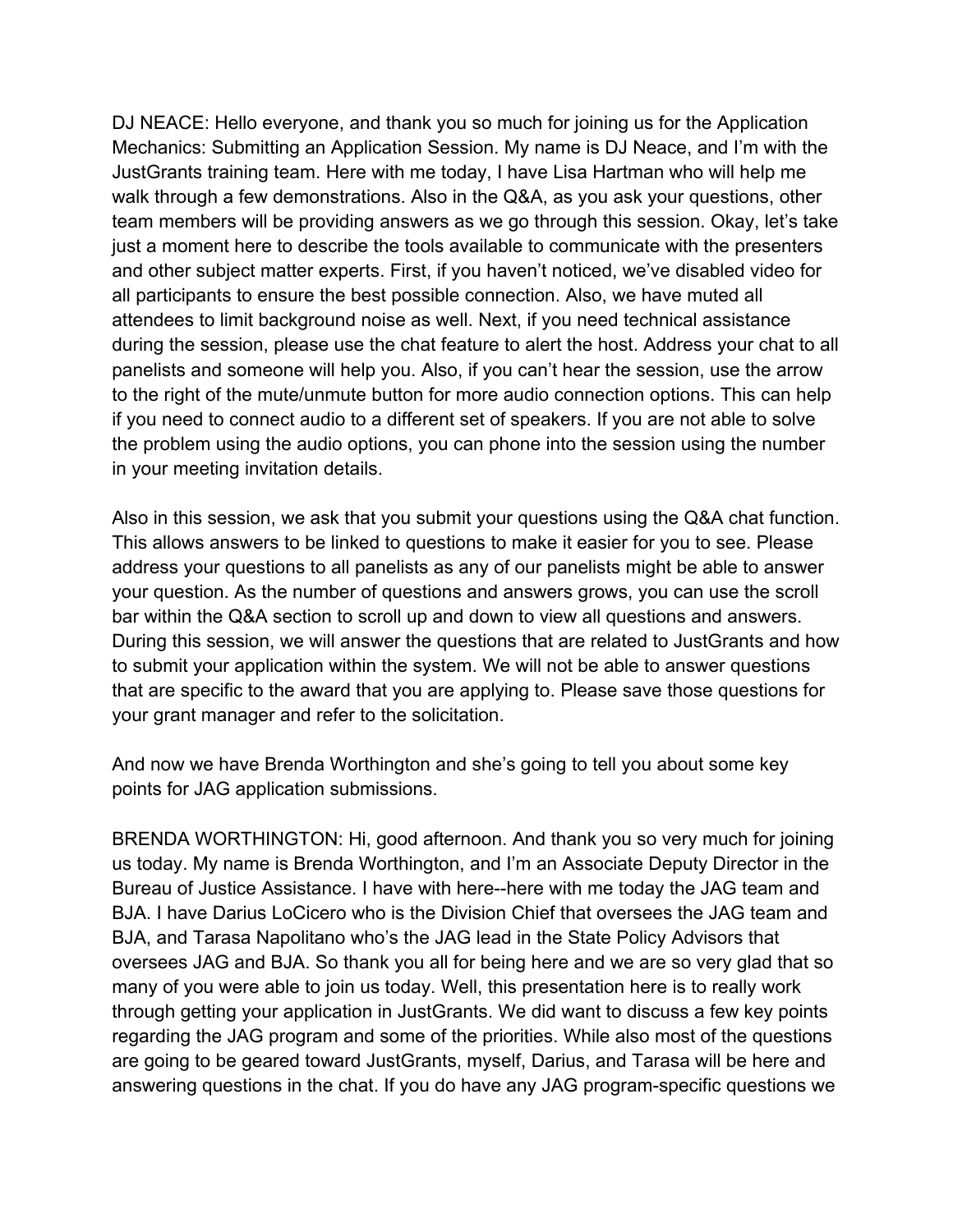will get to as many of those as we can in the chat, but we will be here. So please let us know if there's anything we can answer, we will jump right in and help you as much as we can.

So I just wanted to start out by discussing some of the priorities. You probably saw this in the solicitation that the Department of Justice is committed to advancing work that promotes civil rights, increases access to justice, supports victims, protects the public from crime and evolving threats, and builds trust between law enforcement and the community. We also, as we do every year, included areas of emphasis in the solicitation. And this encourages JAG recipients, even though the JAG program is a very broad program, we want to encourage JAG recipients to use funding for certain purposes that the Department and the Administration is interested in. So you've probably read through these areas through--in the solicitation if you're on this webinar. But these areas of emphasis are restoring justice to support state, local, tribal, and territorial administration of justice; community violence intervention; law enforcement accreditation; policy development and training; technologies to support transparency and information sharing between law enforcement and communities; sustaining COVID-19 criminal justice innovations; and innovative forensic technologies such as rapid DNA for booking stations.

Just yesterday, President Biden announced the Biden-Harris Administration's comprehensive strategy to prevent and respond to gun crime and ensure public safety. During this announcement, the use of JAG funds to address the backlog of cases created when courts at every level were forced to cancel or scale back proceedings due to COVID-19 was made very clear. Also, the support of community violence intervention programs and other investments that we know will reduce crimes in our neighborhoods, and to make our neighborhoods safer was also made clear.

Before we move on to the application submission portion of the program, I do want to mention a few new frequently asked questions that we recently added, and we'll include a link to that frequently asked questions document at the end of this presentation. We, in this document, clarified that JAG funds can be used to purchase canines, including those used for drug detection. We clarified that JAG funds can be used to support projects related to preventing, detecting, seizing, and/or stopping the presence and use of contraband cellphones by detainees and inmates. This includes the purchasing of managed access systems and other mitigation technologies and that as permitted by applicable law. Last but not least, we clarified that JAG funds can be used by state and local governments for crime prevention efforts to increase patrols and deployments that bolster the security of at-risk nonprofit organizations including synagogues, churches, mosques, and other places of worship.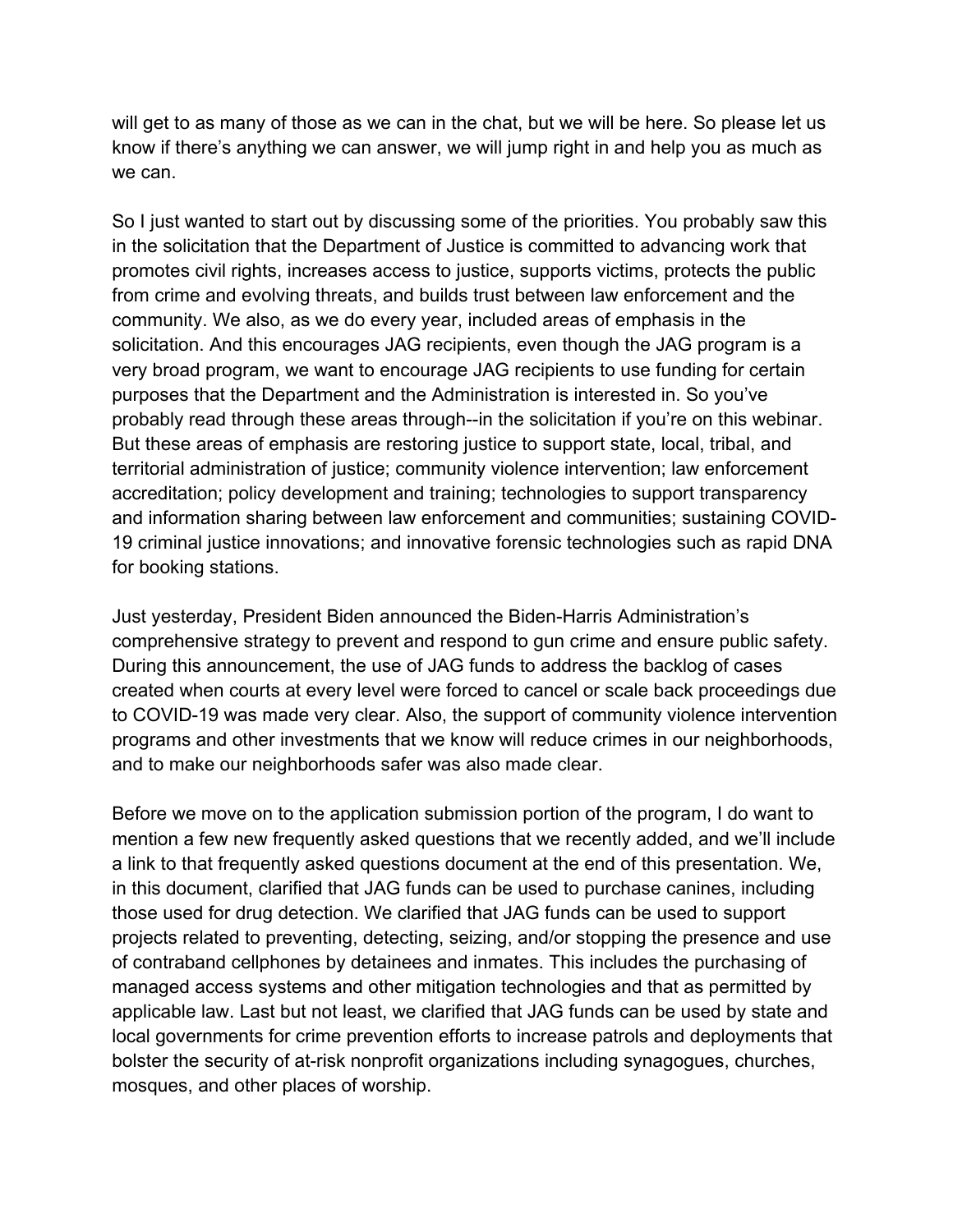And also, before I pass the presentation over to the JustGrants team, I do want to provide a friendly reminder that we are still on hold with regard to the review and processing of any requests for unmanned aerial vehicles. We will be providing an update as soon as available but we will not be processing any requests for approval of any prohibited expenditures under that category for unmanned aerial vehicles until further notice. And like I said, we will let you know as soon as we are able to resume that process. Thank you very much. And I hope you enjoy this webinar. And, like I said, we will be able to answer any questions as quickly as we can in the chat. Thanks and have a great day.

DJ NEACE: Thank you so much for that information, Brenda. Okay. So the purpose of today's discussion is to review some of the onboarding steps, which also includes entity roles. Then we will go through the steps of application submission, which include going through Grants.gov, and how to locate and submit an application. Lastly, we will go over where to go for help as you navigate through the system.

Now, let's go over a few entity onboarding reminders. If you're new to the JustGrants system here's a visual roadmap to give you an overview of the steps needed to go through the application process. Applicants will first want to obtain a DUNS number and receive confirmation of this. Once you have your DUNS number, you will then want to register with SAM.gov and receive your confirmation from SAM.gov as well. Have your SAM.gov EBiz POC confirm in SAM.gov that the correct person is identified as the authorized organization representative or AOR. The next step is to find the specific funding opportunity for which you'd like to apply. The applicant will need to search through Grants.gov and select the correct competition ID and access the funding opportunity and application package requirements from Grants.gov. Lastly, you will need to complete certain forms to finish the process in Grants.gov. You will complete and submit the Standard Form-424 Application for Federal Assistance also known as the SF-424. And the Disclosure of Lobbying Activities form also known as the SF-LLL.

Here's a roadmap for returning users that can help you visualize the steps that are needed when you're onboarding. Once the Entity Administrator, or EA, invites the users in DIAMD, the Entity Administrator will then assign roles for the users. The users will receive an email from DIAMD and then need to successfully login to JustGrants. Remember, DIAMD is a system within JustGrants that is used to onboard your users. The Entity Administrator plays a key role in getting the process started. Specifically, Entity Administrators are the only users that are able to manage other users. This includes inviting new users to JustGrants, assigning roles, and assigning users to specific applications and awards. Also, if your entity has already onboarded within JustGrants, ensure that the appropriate users in your organization have added the role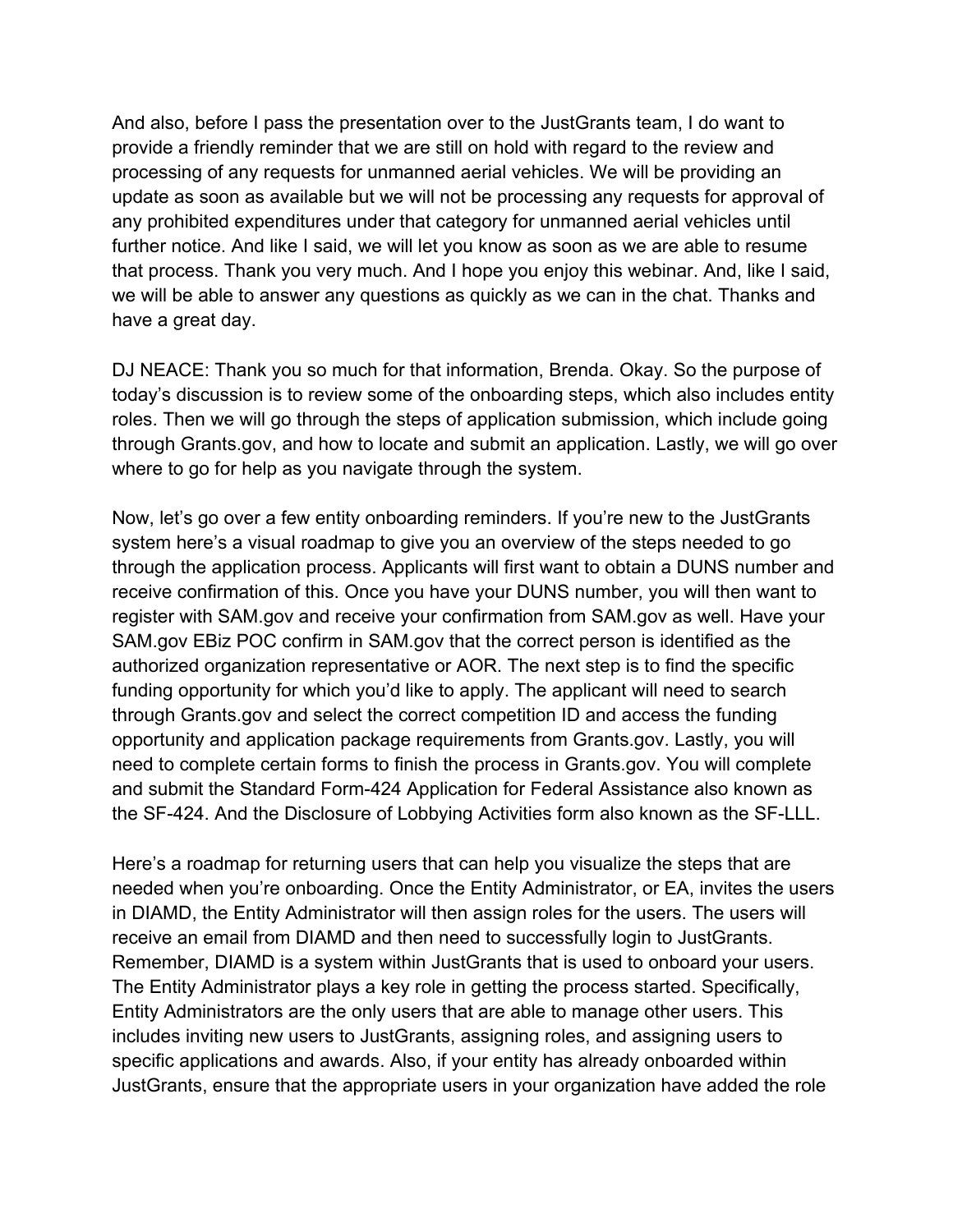of application submitter and authorized representative before they apply for funding opportunities in Grants.gov. Both roles, as we will discuss, will be needed to apply and submit a grant application for DOJ funding.

Once invited to JustGrants, all users will receive a registration email. They must complete all steps in the email within 72 hours of receiving it, or it will expire. That said, please don't worry, if an email expires the Entity Administrator can easily generate a new one through DIAMD. Also, a user's email address will become their username, and every new user can set up their own password. Users will also set up multifactor authentication as one of the steps to register. Every time the user logs into JustGrants, they will need to select a button to send a code to their device or email. This button is part of the login process. Users will have to select the button to receive the code to complete logging in.

Now, let's review the roles that play an important part in application submission. At this point, the Entity Administrator should have identified your authorized users for JustGrants. You can add all the users that you think will be working on your grants currently or in the future. Here's a list of the roles, as of now, that are available to assign to your users. Keep in mind that users can be assigned multiple roles when you are assigning them. We have created an entity user role matrix. In this matrix, it will show the breakdown of each role and how they work within JustGrants. This is available in PDF format, and we'll put this link in the matrix--to the matrix within the chat.

Now we're going to speak to the roles that are important during the application submission process. These roles include the Application Submitter, Authorized Representative, and Entity Administrator. A user with the Application Submitter role will be the only person in JustGrants that will be able to submit an application. This role is automatically created when the application is submitted in Grants.gov. The person submitting the information in Grants.gov is assigned to the application in JustGrants. There can be multiple application submitters within JustGrants, but only one can be assigned to an application at a time. If this needs to change the Entity Administrator can reassign this role in JustGrants as needed.

The Application Submitter identifies the forms needed to submit an application, completes the web-based budget form, completes and certifies the application on behalf of your entity, and submits the application in JustGrants. If a member is assigned only the Application Submitter role, they will not be able to see the funded awards in JustGrants. It is possible to assign multiple roles to the user with the Application Submitter role if that is what your organization prefers. The Authorized Representative is the person who is authorized to go into a legal agreement on behalf of the entity. The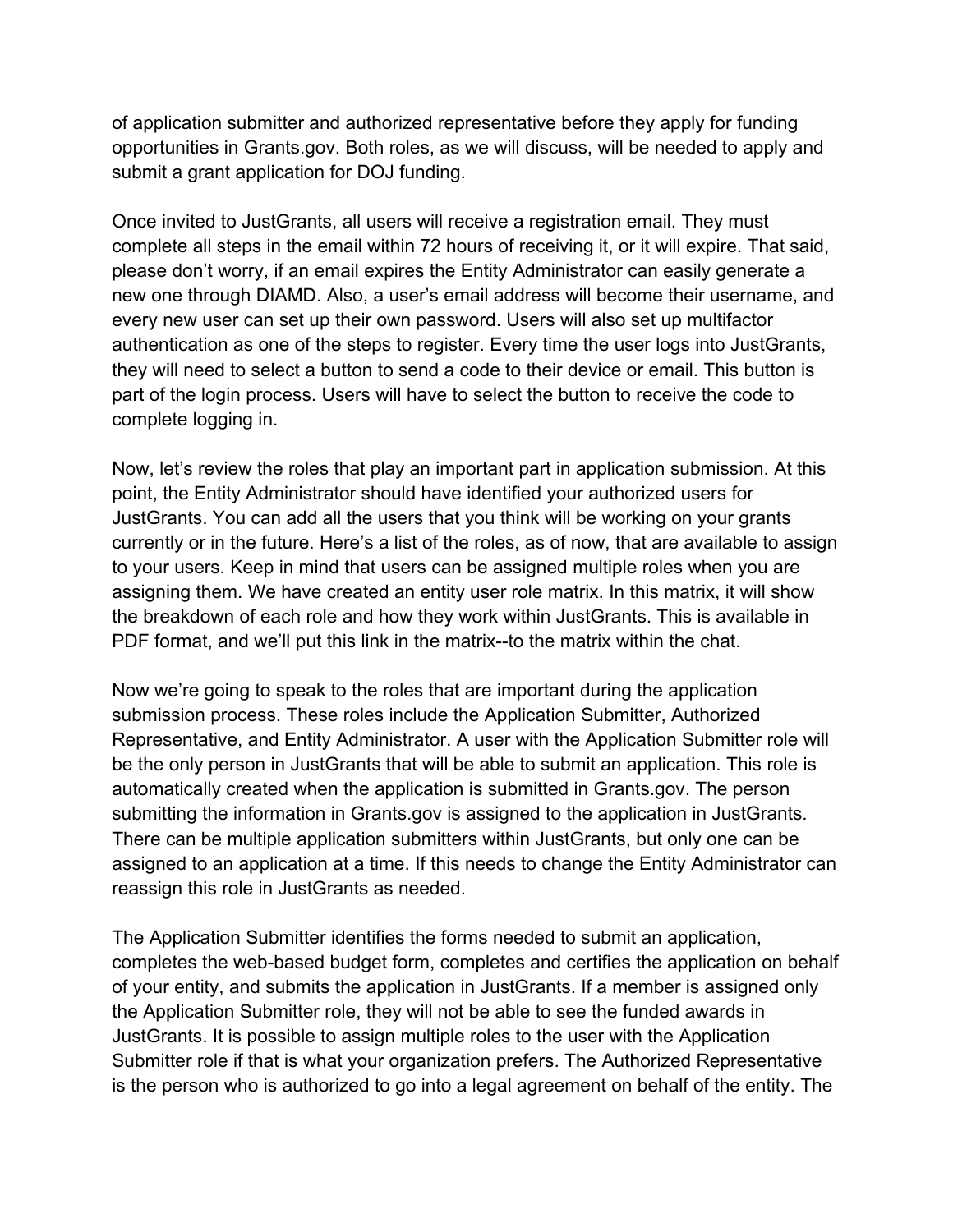Entity Administrator will need to designate who this person is because that person will need to be selected from an existing user list when the Application Submitter is completing the application in JustGrants. The Entity Administrator is also your EBiz POC. This person manages the users and their abilities within JustGrants. There can be only one Entity Administrator in JustGrants at a time. It would be best to know who the backup Entity Administrator may be just in case someone is on vacation or must go out on medical leave.

We have placed a link in the chat that leads to the--to this video here on the screen. This will teach you more about entity onboarding and the steps you need to complete. Also, on this page you will have access to the job aid related to entity management that you can print out as a tool to help you set up JustGrants. Hey, Stacy, do we have any questions in the Q&A at this time that we need to address?

STACEY KERNISAN: I think most of the questions have been answered so far. I have one. "I am a new employee and the new Entity Administrator for the city. How do I get access to the AOR and Biz?"

LISA HARTMAN: The AOR is a SAM.gov designation. So, I believe we have resources on our training site that will walk you through the process of opening SAM.gov, which is a separate website, a separate application, and will allow you to see who in your SAM.gov account is designated as the AOR. I believe that SAM.gov will also allow you to change that if needed. But that is--that's a separate--a separate user role from the JustGrants user roles.

STACEY KERNISAN: "Does the AOR submit the application or is the Application Submitter the only person to submit the application?"

LISA HARTMAN: So, that's a good question. The Authorized Representative is not the role that is--that is going to submit the application. There's a role called Application Submitter that is the only role that's allowed to do that. But that doesn't mean that one person can't hold both of those roles. So one person can be both the Application Submitter and the Authorized Representative, if that's what works best for your--for your organization. But in the event that there are two separate people carrying those roles for a particular application, the Application Submitter is the only one that will be allowed into the application to enter data and upload files and to submit the application. So I hope that answers your question.

STACEY KERNISAN: And we have one other question, "When does the platform go live?" JustGrants is already live, so that is available to start using as soon as your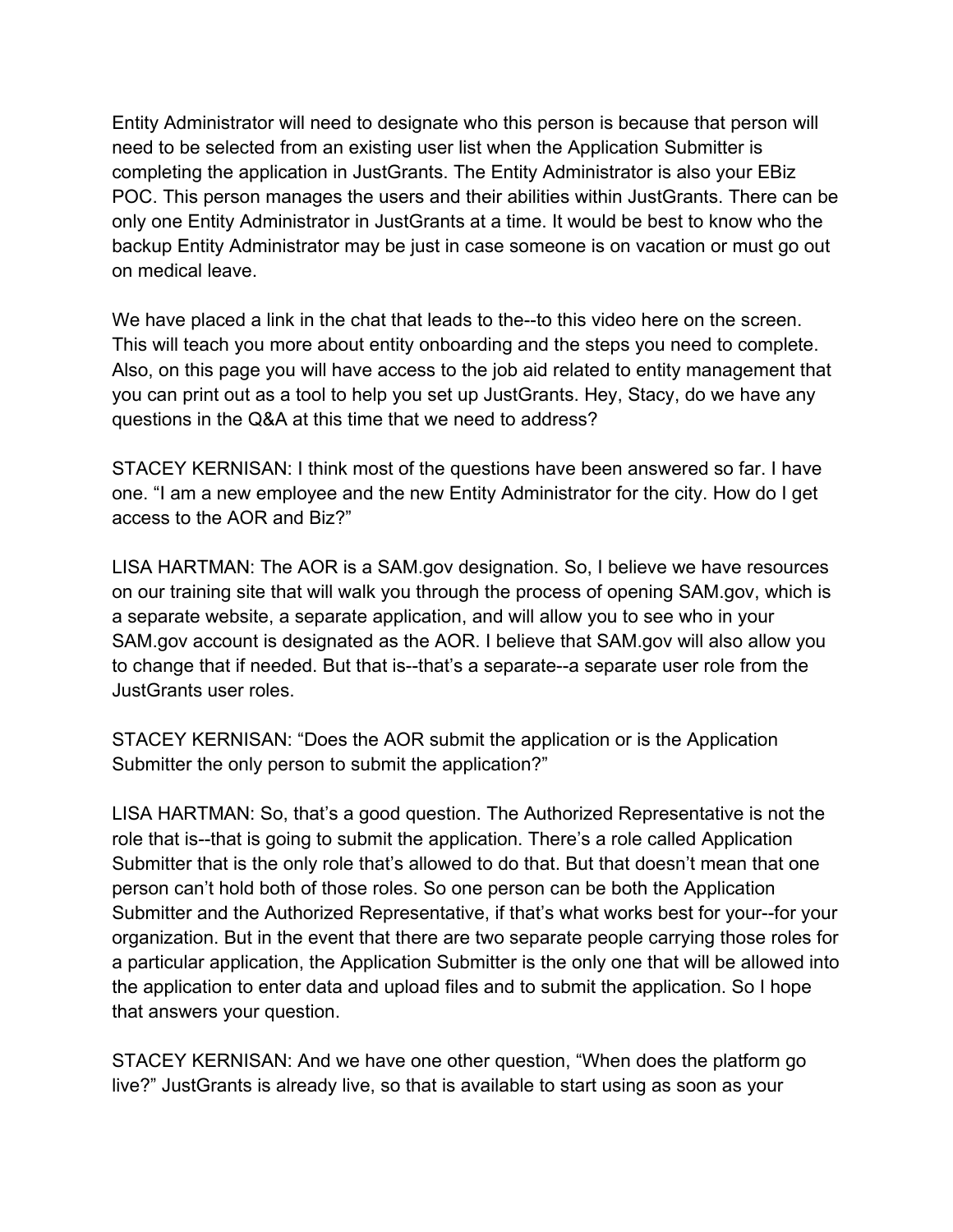grants are being submitted--as soon as you're applying or submitting your grants--for your grants. And I believe that is it for now so we'll keep going and answer those questions--other questions as we get to them.

DJ NEACE: Excellent. Well, thank you all so much for those questions. And now we're going to the application submission process. During this part of the grants life cycle, the application submission process involves completing and submitting web-based forms and submitting attachments that are required from the published solicitation. The process of submitting an application in JustGrants begins in Grants.gov. Complete and submit the required documents in Grants.gov as soon as possible. In order to address any problems or errors, please submit no later than 48 to 72 hours prior to the Grants.gov deadline. The Grants.gov portion of your DOJ application submission checklist includes the SF-424 and the SF-LLL. There are two application submission deadlines, one for Grants.gov and one for JustGrants. The two deadlines can be found on the cover page of the solicitation. You can submit early in both systems if you'd like. Aside from the SF-424 and the SF-LLL, which are completed in Grants.gov, most of the application is entered in JustGrants. The entity's information is auto-populated based upon entries made in SAM.gov and used in Grants.gov. There are specific points to understand related to your JAG application submission. Tarasa Napolitano is going to walk you through these points. Tarasa?

TARASA NAPOLITANO: Thank you, DJ. So as DJ said, there are some JAG-specific items that I was going to cover today with you. First, we have--there's a new two-step process that is new for JAG that we have already sort of covered here that DJ has touched on in the flow chart with the process. The first step is applying in Grants.gov. So you would need to submit your SF-424 and your lobbying disclosure in Grants.gov. To register, you would need to obtain a DUNS number if you don't already have one and a system--a SAM registration for renewal. Step 2 would be after submitting the lobbying and the 424 in Grants.gov, the application information forms will be transferred into JustGrants. This is where the full application, including attachments, will be submitted. This is also in--once it's transferred into JustGrants, this is also where you will upload your program document attachment such as the Program Narrative or the Chief Executive Certification. Any of those requirements that are written in the JAG Guidance, those attachments will be uploaded in Grant--in JustGrants.

However, the initial start of the application will be in Step 1, Grants.gov. I do want to point out and make note here that for local JAG applicants, there are two distinct categories just like last year. So you should be a Category 1 and a Category 2. Category 1 is for awards that are less than \$25,000 and they have their own competition ID. Category 2 is for awards that are above \$25,000 or above. So any allocation amounts that are above \$25,000 should be applying under Category 2. And when you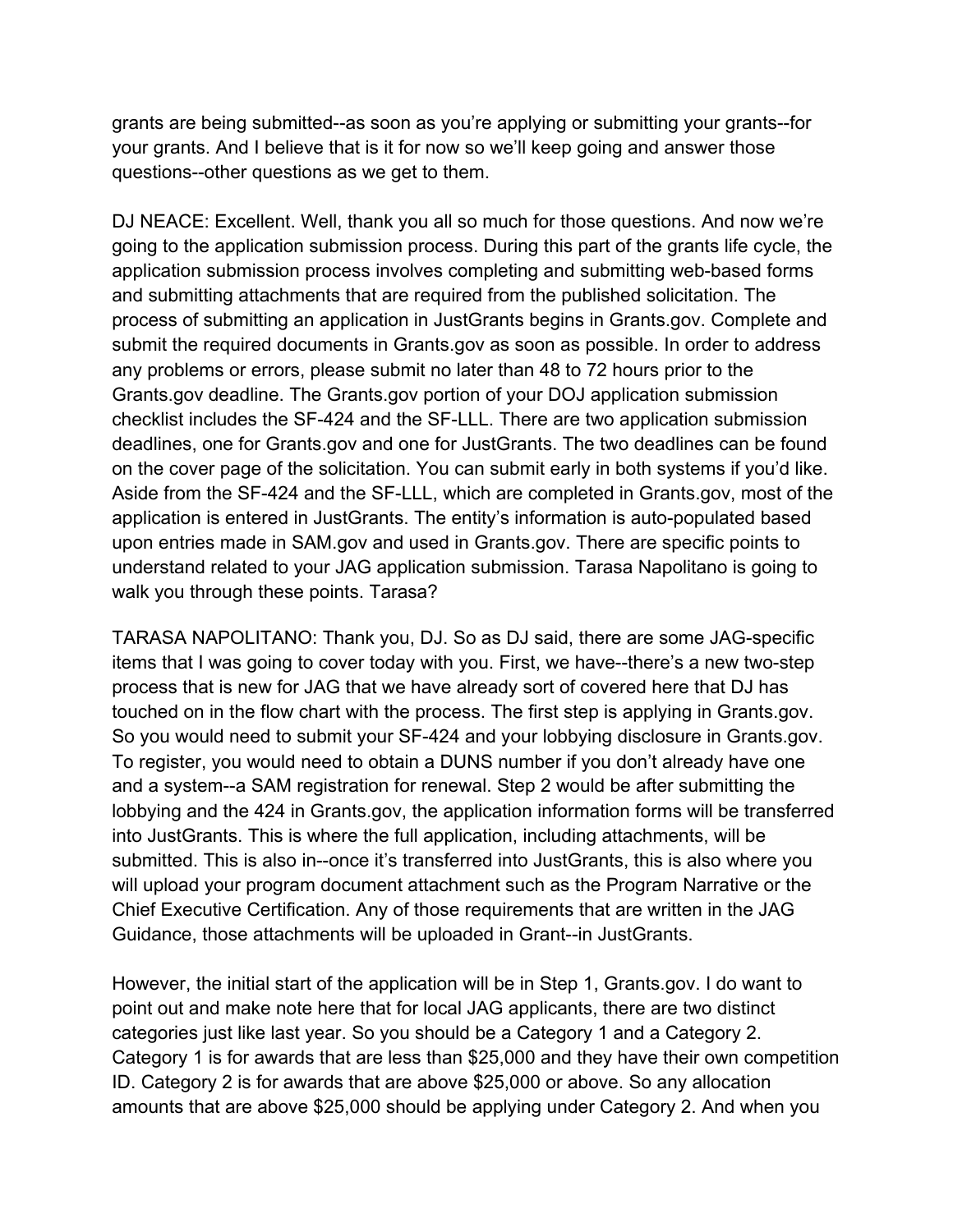go into Grants.gov, you should see these two distinct categories to apply under. Next slide, please, DJ? Okay. Thank you.

Some key points that I--would like also like to point out specific to JAG would be prior to submitting an application in Grants.gov, you'll want to verify the following. One, the DUNS number is associated with an entity that's eligible to apply and receive an award. And we do list out the eligibility requirements in the JAG Guidance that's listed on the JAG webpage. And we do have links here. You can see the entity--you can check to see if your entity is eligible at one of these links. If you are applying under state, there's a state link here and there's also one for local. And you can check your allocate- allocation amounts also on these links. Step 2 would be, if multiple applications are submitted, we--BJA will reach out to the respective entities to determine who should be the Fiscal Agent or if there are duplicate applications. So this happens every year, we will see sometimes multiple applications for the same entity. So we'll reach out to determine which should be the application that should move forward and which should not.

And lastly, unlike previous years--previous years, we were able to extend the deadline for local and state. However, we will not be able to extend like we had in previous years. So, late application submission once the deadline is passed is going to be difficult due to system constraints in JustGrants. So we may be able to extend; however, once these deadlines have passed, we will not have the ability to accept late applications this year. So, do what you can to submit an application even if you don't have all of the information or application attachments. It's imperative that you submit something so that we can work with you to get the remaining items uploaded and processed.

And the last thing I'd like to note here is referencing the DUNS number. We've had some issues with cities having a different DUNS number than the police department or counties with a different DUNS than the sheriff's office. And I just wanted to provide some quick examples of what is acceptable in terms of a DUNS number and what isn't. So if a city submits an application and their DUNS number is registered in SAM for the city, then that is an acceptable DUNS number and is eligible for a JAG application to work. However, if the police department submits an application and the DUNS number is registered to the city, but it says doing business as the police department, that is also acceptable, so we can accept both applications. However, if the police department submits an application and in SAM the DUNS number is registered to the police department and there's no doing business as for the legal name is not the city, this applicant does not meet the eligibility requirements of JAG and will not be eligible to receive an award. So, it's imperative that when you're checking your DUNS and SAM and you're filling in the DUNS number in Grants.gov that you're putting in the DUNS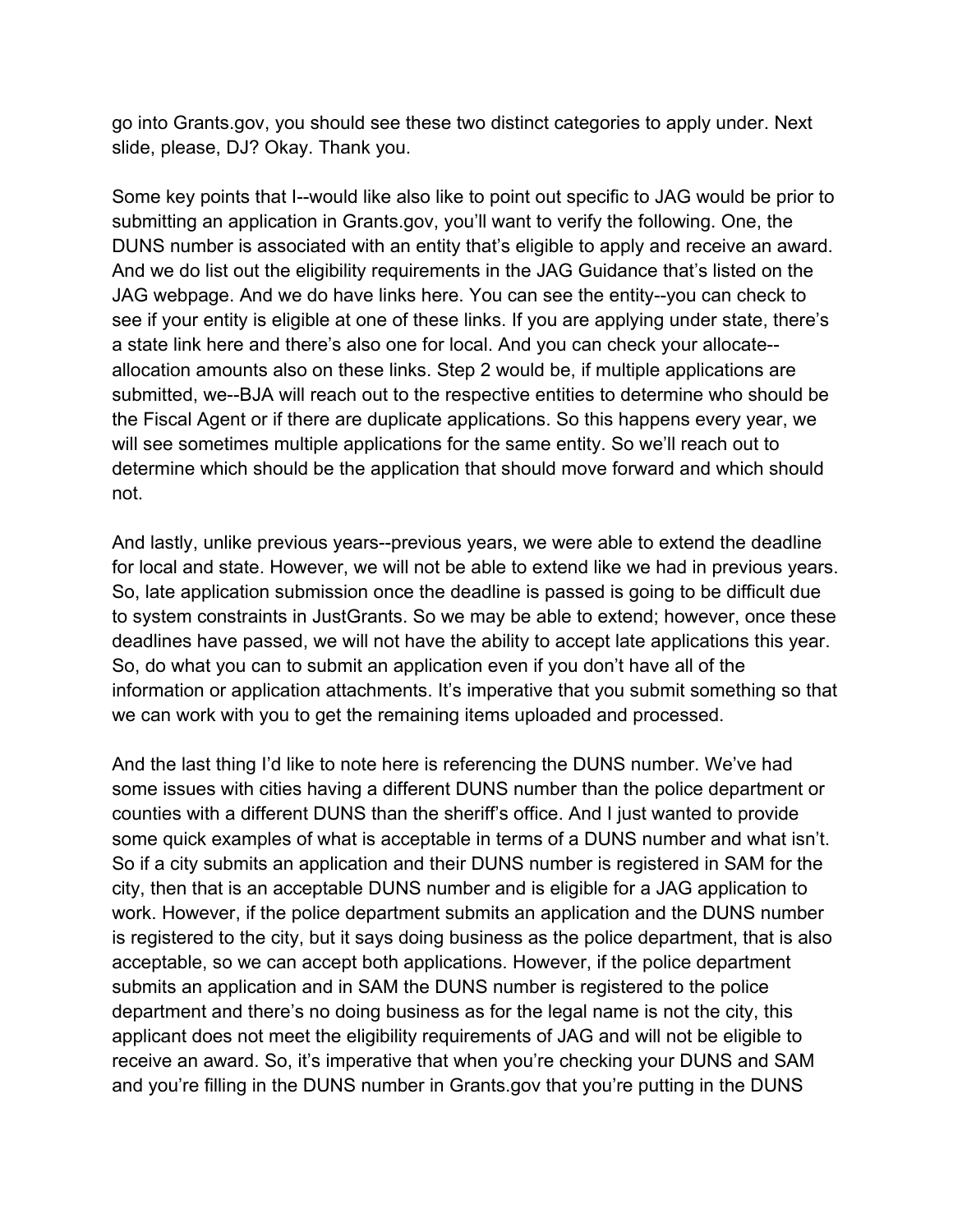number that's associated with the legal name of the city or county or if you're a state, obviously the state. But I just wanted to clarify that little piece. If you have questions, feel free to reach out to us, or put them in the Q&A section and we'll try and get to those. All right. That's it. Thanks, DJ.

DJ NEACE: Thank you so much and, yes, Tarasa and Stacey's point. If you have any questions at all, please put them in the Q&A chat, so we're more easily able to navigate and find those questions, so we can answer them for you. Okay. Next we're going to go through a little bit more about the application submission process and we're going to talk just a little bit about that two-step process that is applying through Grants.gov. As mentioned a moment ago, there's two steps that must be done to complete a submission in Grants.gov. First, submit an application package and second, submit the SF-424 and the SF-LLL. Within 48 hours after submitting the application in Grants.gov, the applicant should receive four notifications from Grants.gov: the Submission Receipts, Validation Receipts, Grantor Agency Retrieval Receipts, and Agency Tracking Number Assignments. Within 24 hours after receiving a confirmation email from Grants.gov, the Application Submitter will receive an email from JustGrants with instructions for JustGrants log-in. When the Application Submitter logs into JustGrants, they will find the information submitted in Grants.gov, auto populated in the JustGrants application. Your confirmation email only indicates that your application has been received. It is possible to receive a rejection notice a few minutes or hours later for various reasons.

To search for an opportunity, use the Search Grants tab at the top of the page. You can filter the search to locate grants that are specific to your needs. You can look for grants by opportunity status, funding instrument type, eligibility, category, and agency. Take some time to review all of the options in each filter. Once you find an opportunity you would like to explore, select the opportunity number to view the requirements. Once you open the grant opportunity, review the information included in the synopsis, search history, related documents, and package tabs to see if this opportunity is the one that would benefit your organization. If you choose to apply, select the "apply" button. You will need to log in or create a Grants.gov account to apply.

Note that the person's name and email that you put into the section F on the SF-424 form is extremely important. This person will automatically become the Application Submitter for your entity's application. The Application Submitter is the only person who can complete the application in JustGrants. If you want to change who the Application Submitter is, then the Entity Administrator will need to reassign this role after it has been submitted in Grants.gov. The SF-424 data fields, that are marked as mandatory, must be fully completed in Grants.gov in order to complete part one of the DOJ's two-step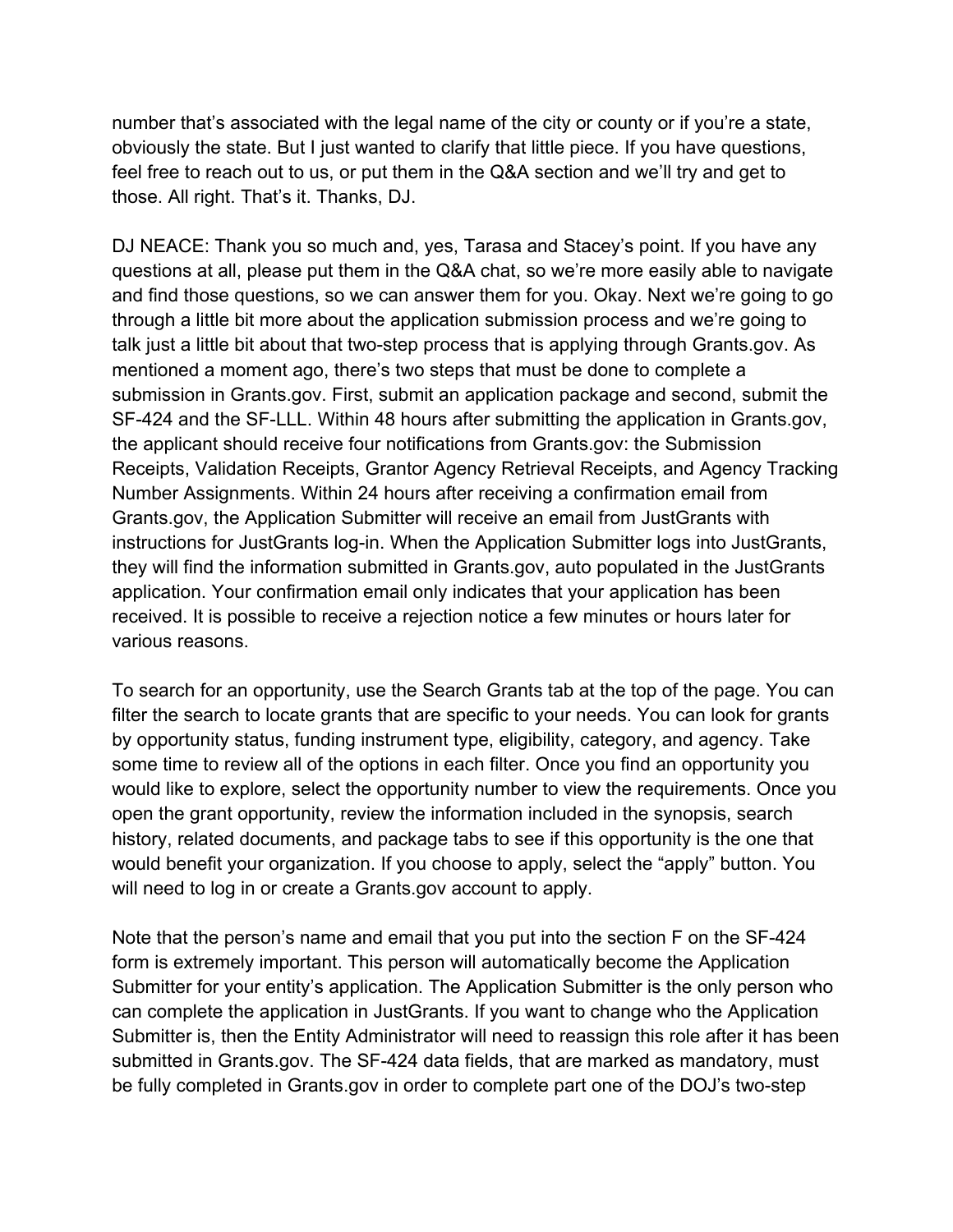application process. It is okay to provide preliminary estimations and responses. An important thing to remember, an applicant pushing the "submit" button multiple times in Grants.gov will cause duplicate submissions. In this scenario the user will be asked to withdraw any duplicates before continuing.

If you go to the Track My Application section you can track everything for your status information. You can check if your application has been received, validated, rejected with errors, retrieved by agency, and the agency tracking number assigned. Be aware that the just--that just because you're--you received a confirmation that your application has been received, it does not mean it has been approved. It is only confirmation that the application has been received. You may later receive notification that your application has been rejected. When it comes to your SF-424 and your SF-LLL it is best to have those documents completed way before the deadline, so that there are--if there any changes or updates that are needed, you can get those in. So it doesn't cause for a rejection. The applicant will receive a tracking number that will connect JustGrants to your application. That way the system knows that the application and grant belongs to you. Stacey, do we have any questions in the Q&A about Grants.gov at this time?

STACEY KERNISAN: We don't have any questions about Grants.gov. What I do want to say is that the recording for this session and the PowerPoint presentation will be made available to everyone after this session. So, just to let you know it will be posted online, it will be available for you to review after this session. We do have training materials on the JustGrants site that are in relation to this but we have a few extra bits of information that are a part of this presentation that are specific for a JAG. So, those things will be posted again after this session. And I'm looking through the Q&A just to see if there are any Grants.gov specific questions. And not at this time, so we'll keep going.

DJ NEACE: All right. Now that we got chance to talk about Grants.gov, let's take a look at JustGrants. This is where you will complete most of your application. Some information must be submitted directly into JustGrants, such as the Applicant Disclosure of Duplication and Costs. Other information will be uploaded to JustGrants as attachments. Some of the attachments you will include are the Budget Worksheet and Narrative, the Financial Management and System of Internal Controls Questionnaire, the Program Narrative, Chief Executive Certification, and states will submit a Strategic Plan. Now, over to Lisa to walk us through the application submission process and what the Application Submitter will need to do in JustGrants.

LISA HARTMAN: Thanks so much, DJ. I appreciate all of the information you're providing. So, first I have two demos to show you today and the first one is how to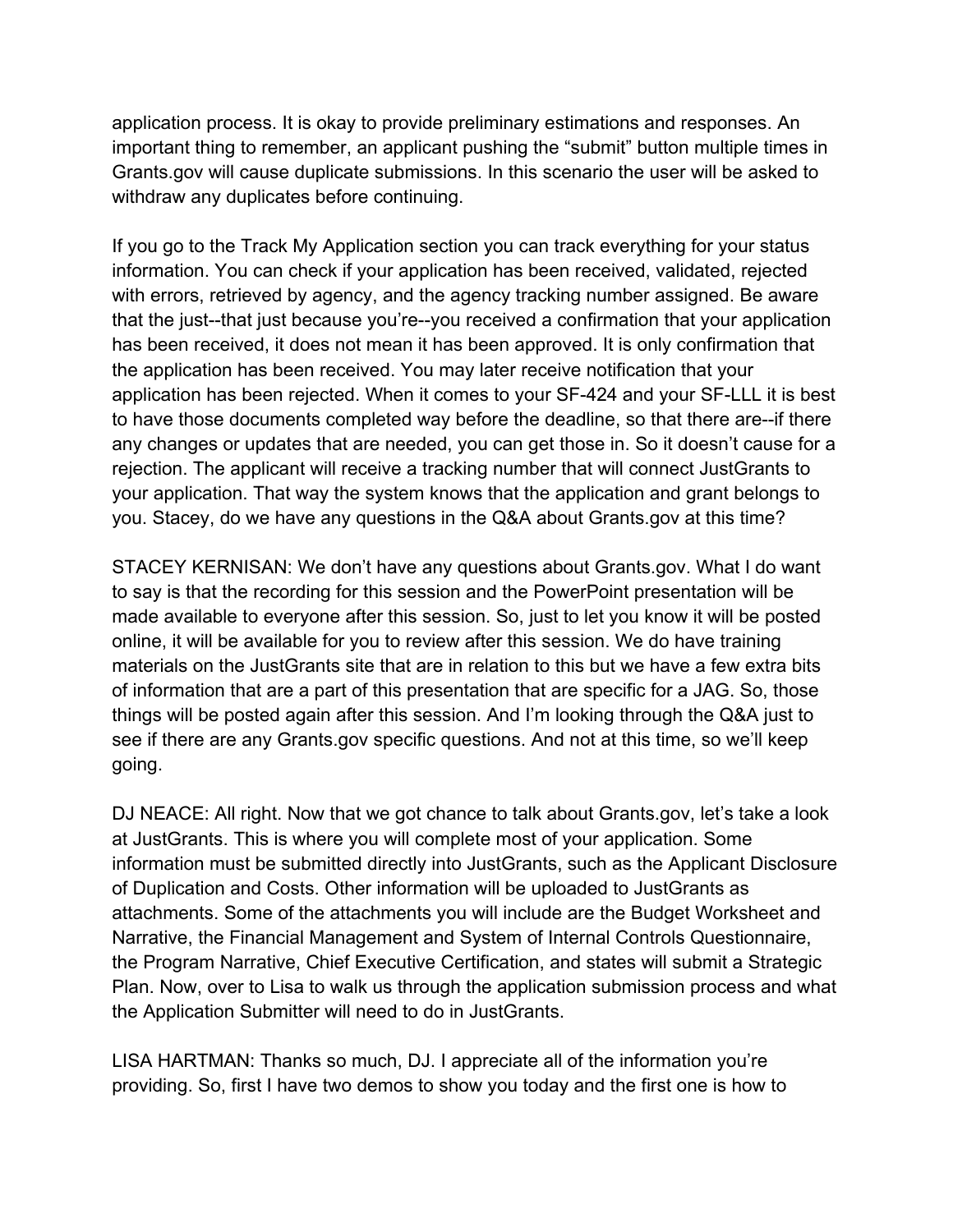locate an application in JustGrants. It's going to be a fairly short demo just, sort of, getting you acquainted with the homepage and how to locate that application. But I have a little bit longer demonstration following that will walk through a specific application. So, we'll go through each of the different sections of the application and take a look at how to--how to work with all of that. So, what you're looking at here is the homepage for JustGrants and this is what everyone sees when they first log in. On the left side of the page, at the upper left, you'll see a navigation menu. And again you will default to opening up the homepage.

We have a number of different sections of JustGrants here for really only speaking about applications today. So if you have questions about sort of any other of those sections we do have training materials available and DJ will tell you at the end of the session how to locate those. We have alerts in the top main section of the--of the homepage and these are worth looking at, because this is where we'll display information about, for instance, system updates or, you know, any other sort of alerts that you might--that might affect or impact you as a JustGrants user. [INDISTINCT] portion of the page, right below that, is called My Work List and everybody's going to see different work on their work list. That work list is going to show all of the work that's assigned to you as the person logs in. So it's very specific. So I'm going to set this up and I'm going to show you a little bit about how you can use the work list to sort of categorize and filter and sort the information you want to see.

So as you can see on the work list we have case ID. So in this work list we're showing Federal Financial Reports and Performance Report. But in this case we're actually looking for a grant package and that is the application. We have case status is pending draft. All of our case statuses start with the word "pending," you can pretty much ignore that word. But the case ID will then display there. Now we also have another section here, the Applications Menu which will be--is kind of more intuitive to think about opening up in order to view applications. But I want to let you know that this is actually going to display a little different information than you're seeing on My Work List.

So if your organization has multiple Application Submitters, you as an Application Submitter would only see the ones that are assigned to you on your work list. And that's where you will be able to sort of impact and affect that--those particular applications. In the Applications Menu you're going to see all of the applications that are current in your organization. And I'd like to show you the Application ID column is going to display the Grants.gov tracking number. So this is how you'll be able to see and verify that the Grants.gov number that you're assigned actually is displaying the application that you turned in. This Grants.gov number does not display under My Work List. In this Applications Menu you'll also see who the Application Submitter is. If an Authorized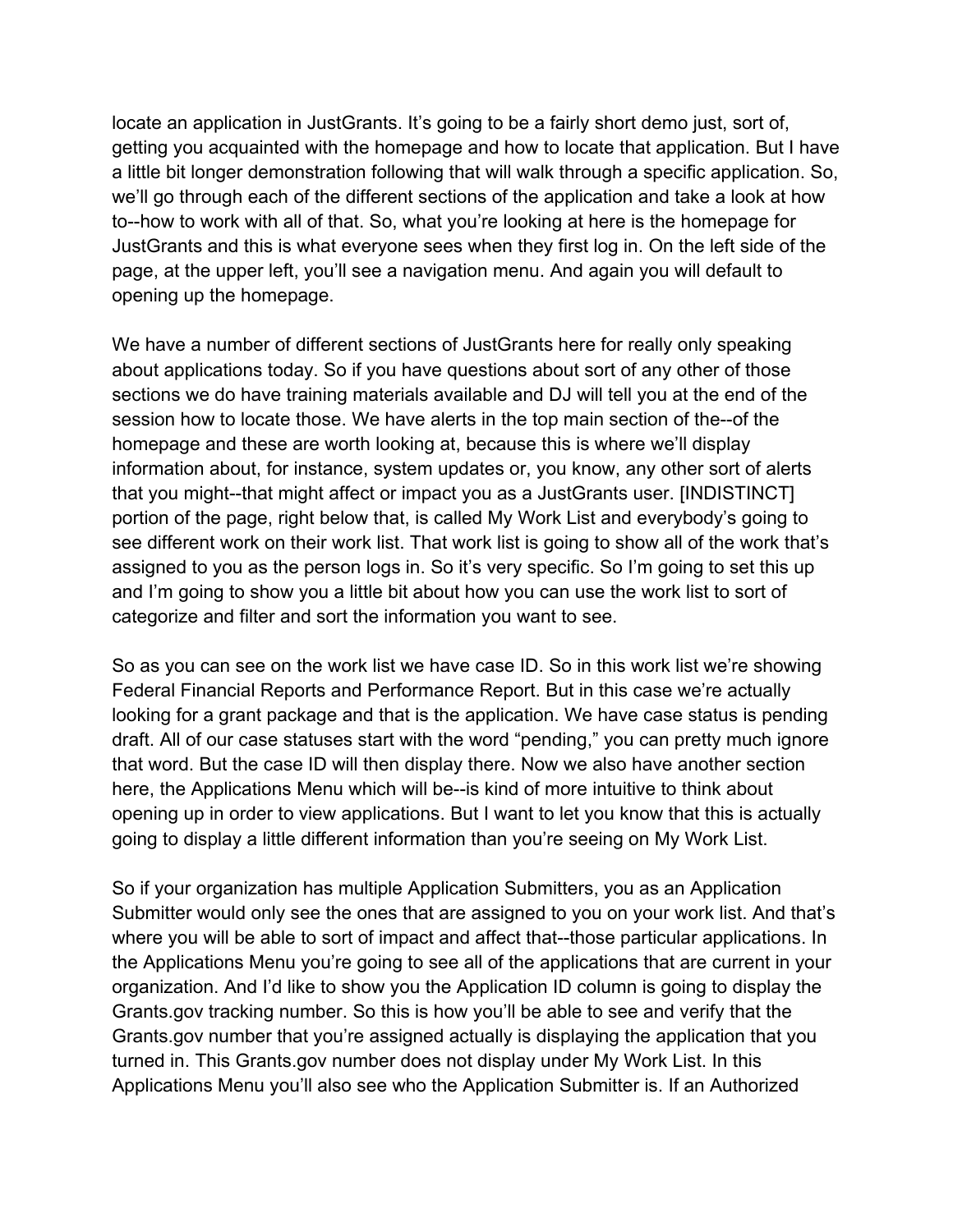Representative has been assigned, you'll see that information as well. And you'll see the application status. It's important to note that while the Authorized Representative really has no active role in submitting an application, it is important, it's actually a requirement, that you determine that Authorized Representative as part of submitting the application in JustGrants, and I'll show you how that's done here in a moment.

So one of the things that I want to impress on you is that when you open an application from the work list, it's going to open up immediately into editable format. The reason for that is it knows that as the logged-in user anything that's listed on your work list is able to be edited by you, so it automatically opens up ready for you to work. If, however, you open up an application from the Applications Menu, again this shows all the applications in the system. So JustGrants isn't necessarily sure that you're the person that should be editing. What it's going to do is it's going to open up to a, sort of, a pre-application page and it will require you to click a little link that you see in the upper right here called begin.

So in the Assignment section sort of the very top of the page, you see the tasks are listed, you see who it's assigned to. And then on the right you see a begin, that's an actual link. Typically, if you're looking at something blue in JustGrants, it's a link and you can open it. So in order to be able to edit this application from this Applications Menu, you will have to click this begin link and only the assigned Application Submitter will see this begin link. If you don't see a begin link here, it's not assigned to you and so you're not able to take action. But once we click that begin link, it'll open up the application here and it will allow you then to go to an edit. And you can see that there are buttons that are--that you can click and links that you can click and fields that you can edit. If you click the cancel button, it will return you back to the list of applications that you saw. The save button will save any changes you've made and the continue button at the bottom is going to move you forward to the next page of the application. So that's sort of a walkthrough on how to locate and open an application. I'm going to go ahead and show you the next demo as well and then we'll stop for questions after that.

STACEY KERNISAN: Lisa, before you start…

## LISA HARTMAN: Yes.

STACEY KERNISAN: …on the next demo, I want to remind everyone to please place your questions in the Q&A chat, not the regular chat but the Q&A chat. This way we can keep tabs on who's asking the question and we can reply directly to the question. We have troubles replying directly to the questions within the chat because it's not connected. So please remember to put your questions in the Q&A chat. There's a little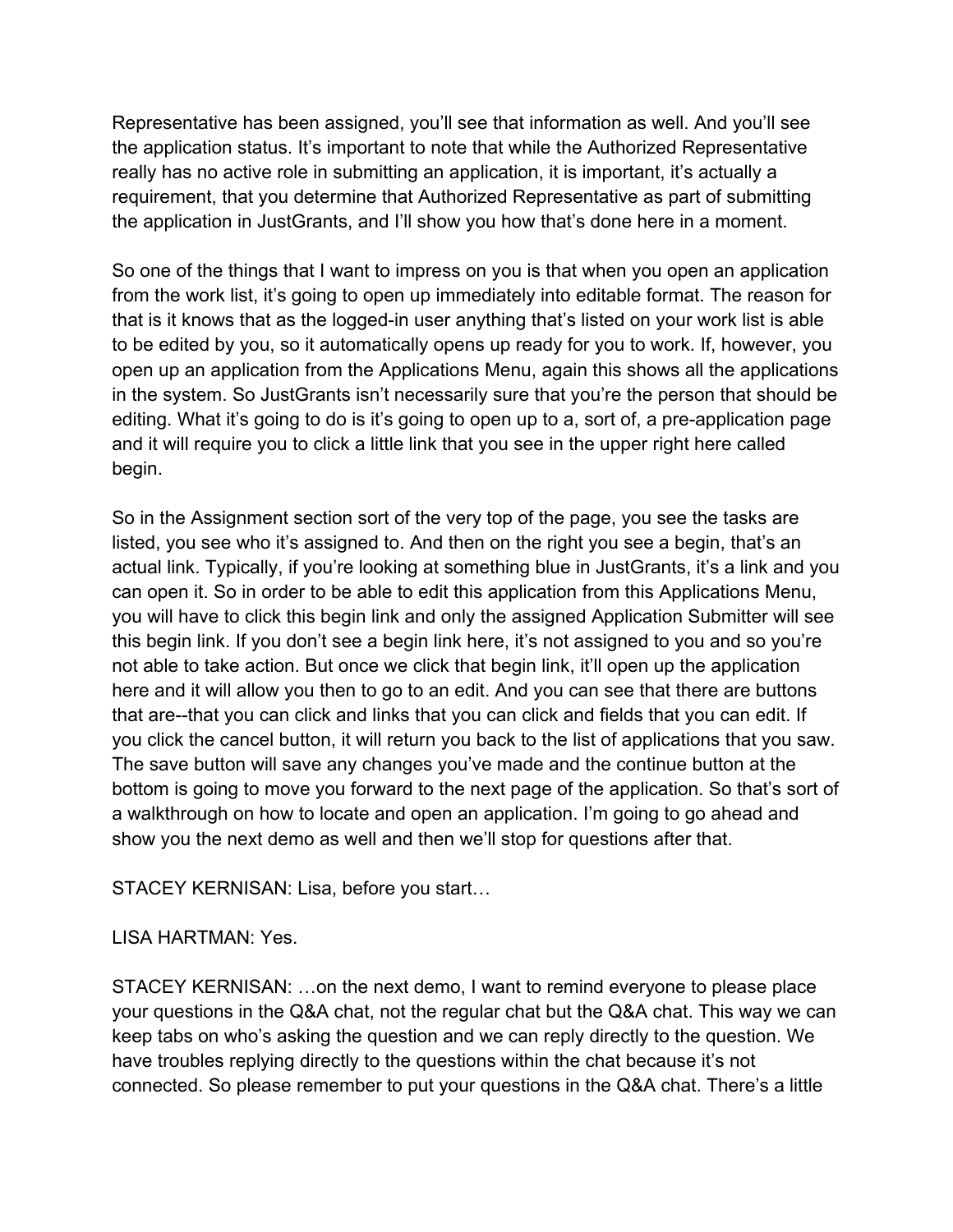three dots at the bottom, click on that, Q&A will pop up. That is where you're going to put your question. Thank you so much.

LISA HARTMAN: Thanks for that, Stacey. Appreciate it. All right. So let's take a look at the--at the next demo. This is submitting an application. And again, I'm going to start here with the demo from the homepage. And we're going to go ahead and open the application from here. You can use a little dropdown arrow up there and you can filter the information that you want. We want to just look for applications and pending draft status. And you can actually, from the case ID, use a filter to select a particular case ID. So you can use again these headers to sort and filter. So once we open up the application, I'd like to just sort of orient ourselves to this particular screen.

You're going to be opening directly into the Standard Applicant Information screen. And this will provide a lot of information that you previously entered or was generated in Grants.gov. So some of this information will come over and will be editable. A lot of times people will ask, "Well, what if I put information in the SF-424 in Grants.gov but it is not the same information I really want to submit?" That's okay. Grants.gov, the SF-424 can be entered--you can enter preliminary information and then you can update with the final information in JustGrants. That's not a problem. And you don't have to go back to Grants.gov to align the two things. You--once you--once your application is in JustGrants, that's all you need to work with moving forward. You don't have to go back to Grants.gov.

So here we have the applicant information. We've got the funding opportunity information. We also have the project information that you entered. And notice that this is actually editable, these are editable fields. You can get in--get into any of these fields and update the project title, the start date, the end date, the estimated--federal estimated funding. You can update the applicant's external funding amounts and you can update the total funding. The next section is areas affected by the project and this is where you'll list sort of the general regions or that are going to be affected by this project. So in this case, this is going to be a statewide project and so you can type in state. If it's both state and, sort of additional, you know, maybe a county and another state, you know, you can--you can enter that. You just type the information that you need. Moving down, the application type came across as an initial application that can be changed and you'll notice that you can also change the type of applicant information. Again, this is the information that you entered in the SF-424 on Grants.gov. And notice at the bottom, the--any attachments that you entered in Grants.gov in connection with the SF-424 appears here at the bottom. And the main link allows you to open and do those attachments in their native format, either PDF or a TFT file, Microsoft Word documents, so all of that information is automatically transferred for you here. If you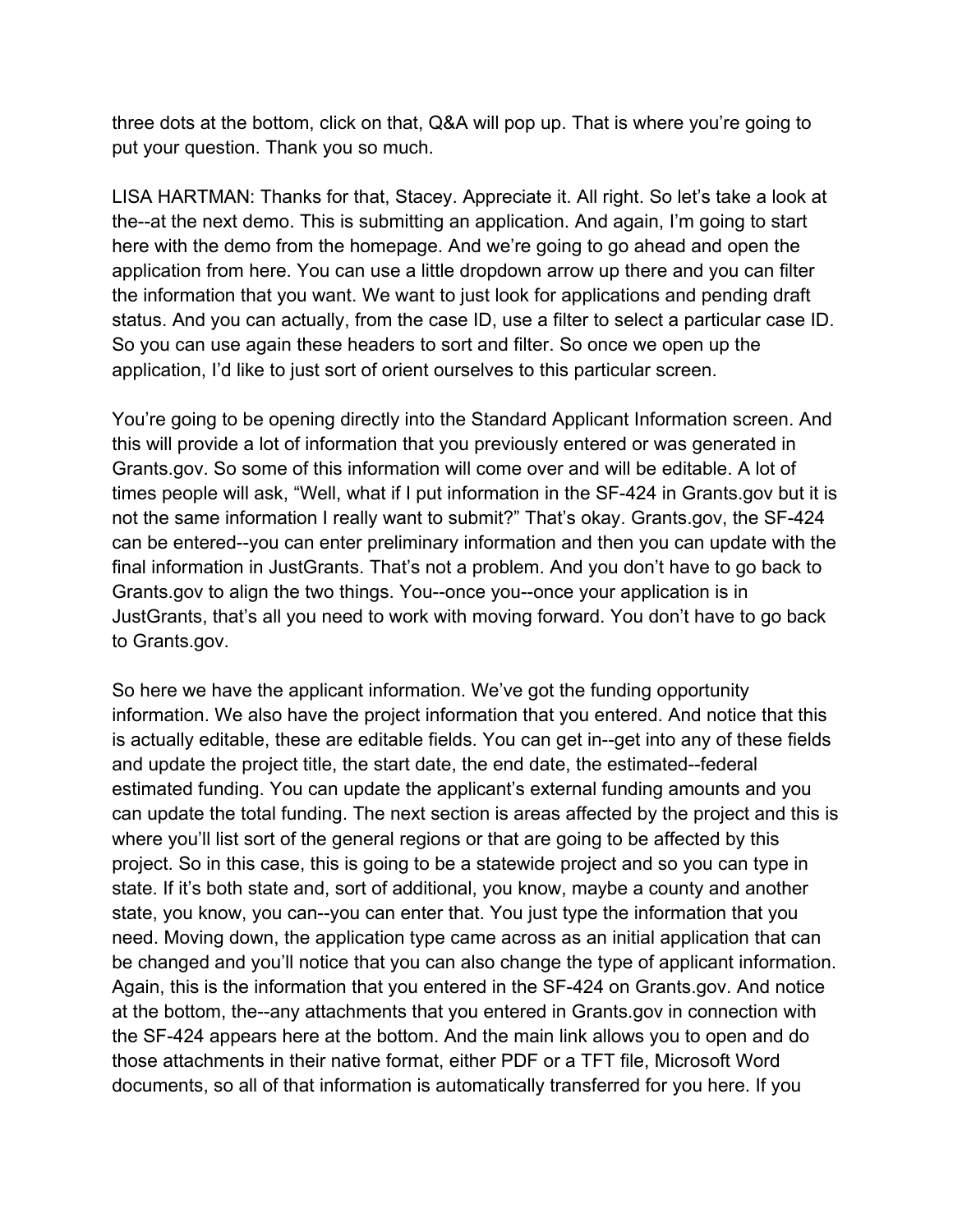click a link for instance to open a PDF, the PDF opens in the bottom left corner of the screen. And you click open and you will eventually see the PDF, you know, in all its glory and you'll be able to use this PDF format to download this form to your workstation or use the print option to print a hardcopy of this if you need to.

So I'm just going to readjust my screen here, so that we are able to see more of it. The save button allows you to save any changes you might've made but stay here within the same section that you're looking at. It's recommended that you use the section menu on the right-hand side to navigate. And then notice the solicitation instructions right above. Again, those blue letters indicate a link. The solicitation will open again in PDF format and this will allow you to download the solicitation, view it on a separate monitor if you have one, or print it, so that you are able to get the guidance that you need from the solicitation in order to complete your application.

So once we've gone through the Standard Applicant section, we'll go to Confirm the Authorized Representative. And again, it's important to understand that the Authorized Representative does not have an active role in an application. However, you must designate an Authorized Representative in order to submit an application. So you can preview the information here once you confirm that representative that information appears below. And, you know, it is possible once, you know, if you are going to be accepting funding and funding is offered and you're accepting, it is possible to change that Authorized Representative later as well.

Now in this section we're verifying legal name and address. And as Tarasa mentioned, it's important to be sure that your legal name in doing business as reflects eligible--an eligible entity for this JAG application. So this is where you can check that and make sure that you have the correct--the correct legal entity name and all of that. All of this information comes from SAM.gov. So if you find information here that you need to update, you're going to need to do that in SAM.gov and after 24 hours that information will be passed back to JustGrants. So, note, some of these updates are not immediate if they happen in separate systems, but they will happen within 24 hours because they communicate daily. You also have physical address and mailing address information. And at the bottom of this section, there's a certification and you as the Application Submitter are certifying that this is the correct entity that you're using to submit this application. So, again, you need to be sure that your entity name in doing business as are the correct one.

In this application, you'll notice there's a section for Proposal Abstract. That does not apply to your solicitation. Every solicitation has a different look and feel within the application, so this one we're not using it, we're skipping it. But the Proposal Narrative is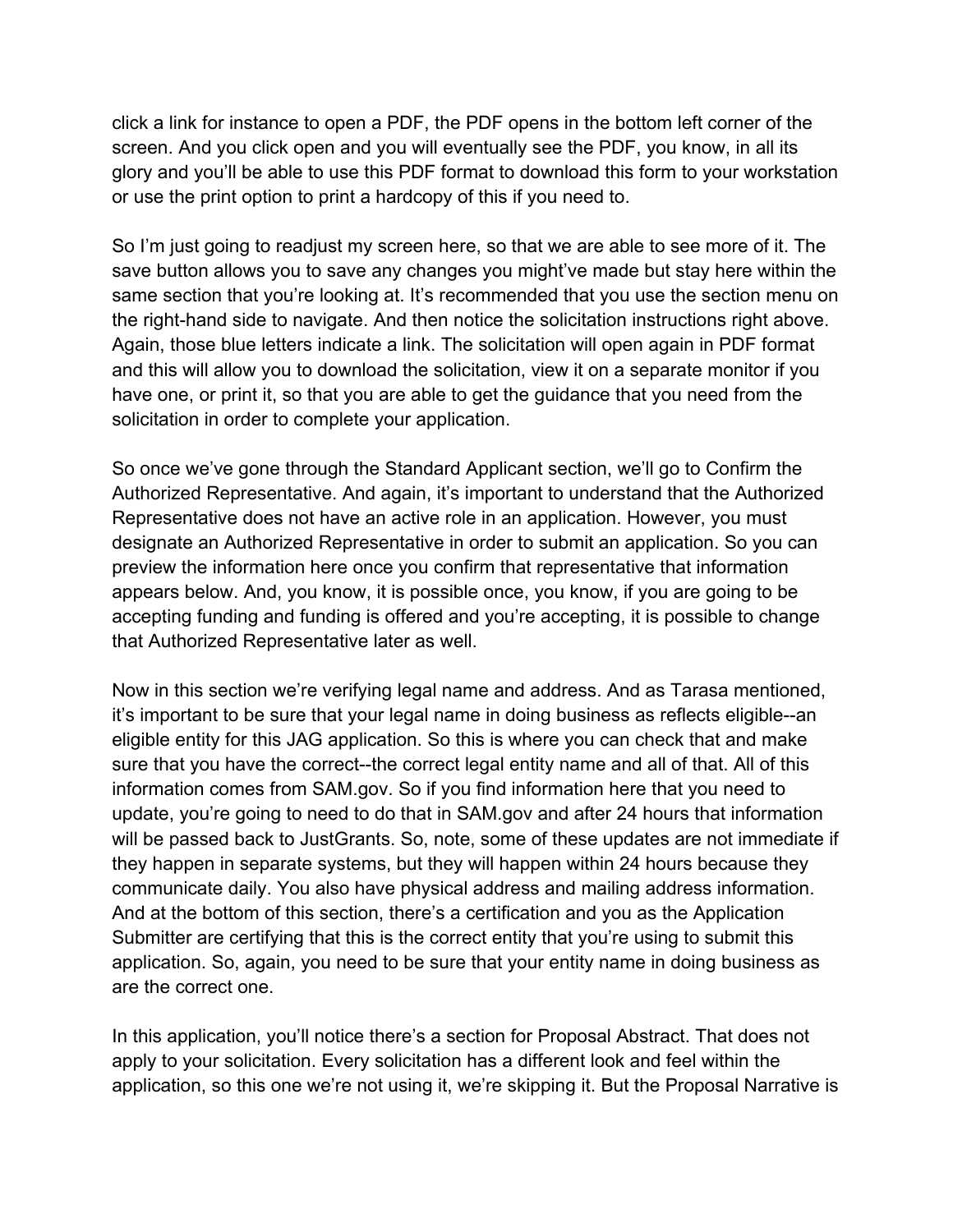going to be uploaded as a separate file. So to upload the Proposal Narrative, you use the little upload button here. And we're going to go and search for the Proposal Narrative file that we've captured here in our folding--on our workstation. And once we upload that Proposal Narrative file, you see that there's a name there. You can update that if you like. But what's really important here is that you attach this Proposal Narrative using the correct file category. This is how JustGrants knows that what you've uploaded, the specific Word document that you've uploaded, is specifically the Proposal Narrative. If you use a different file category, JustGrants will not recognize that you've uploaded a Proposal Narrative because it doesn't read the name, it reads the file category. So very important when you're uploading documents to do that.

The budget that you're going to--that you're going to submit will be also an uploaded file and will be uploaded in the same format. If your budget is not--is not complete, you can upload a placeholder document. And then work with, you know--work with the Department of Justice, with JAG, to make sure that you get your, you know, budget uploaded in a timely manner. But again because these deadlines are hard and fast, you can upload a placeholder document as needed, but the budget will be an uploaded document.

Here we're going to take a look at the Memorandum of Understanding, the MOUs and other supportive documents. And many of these are, again, file uploads. So notice this accordion file gives you different types of files to upload. Yours may differ because this is not an Edward Byrne solicitation but your--yours may differ. And, again, you'll need to go and search for the specific file for this category. And again be sure that you click the correct file category. Again, this is how JustGrants is able to connect the file that you uploaded with the type of file that's required. So here we are. And you can see that once you've uploaded it, the file is categorized within this particular file grouping and JustGrants recognizes it as that type of file.

We're going to take a look at some of these disclosures. The Disclosure of Lobbying Activities or the SF-LLL will appear here from Grants.gov and it will be listed there as an attachment. And now we'll go through all of the other disclosures and assurances that appear. Some of them are lengthy. You'll need to read through them of course. And at the very bottom, each one needs to be certified by you as the Application Submitter that you read it and understand it. And it will place your name and a date and timestamp indicating that you're the person that certified this as being--as being acknowledged within this application. So we'll continue on. And again, there are other disclosures and assurances here, and when you see the upload button again, it all works the same, you can go and find your file. Typically, these files are limited to PDF, Excel files, and Microsoft Word documents. So no fancy files are going to be accepted here in the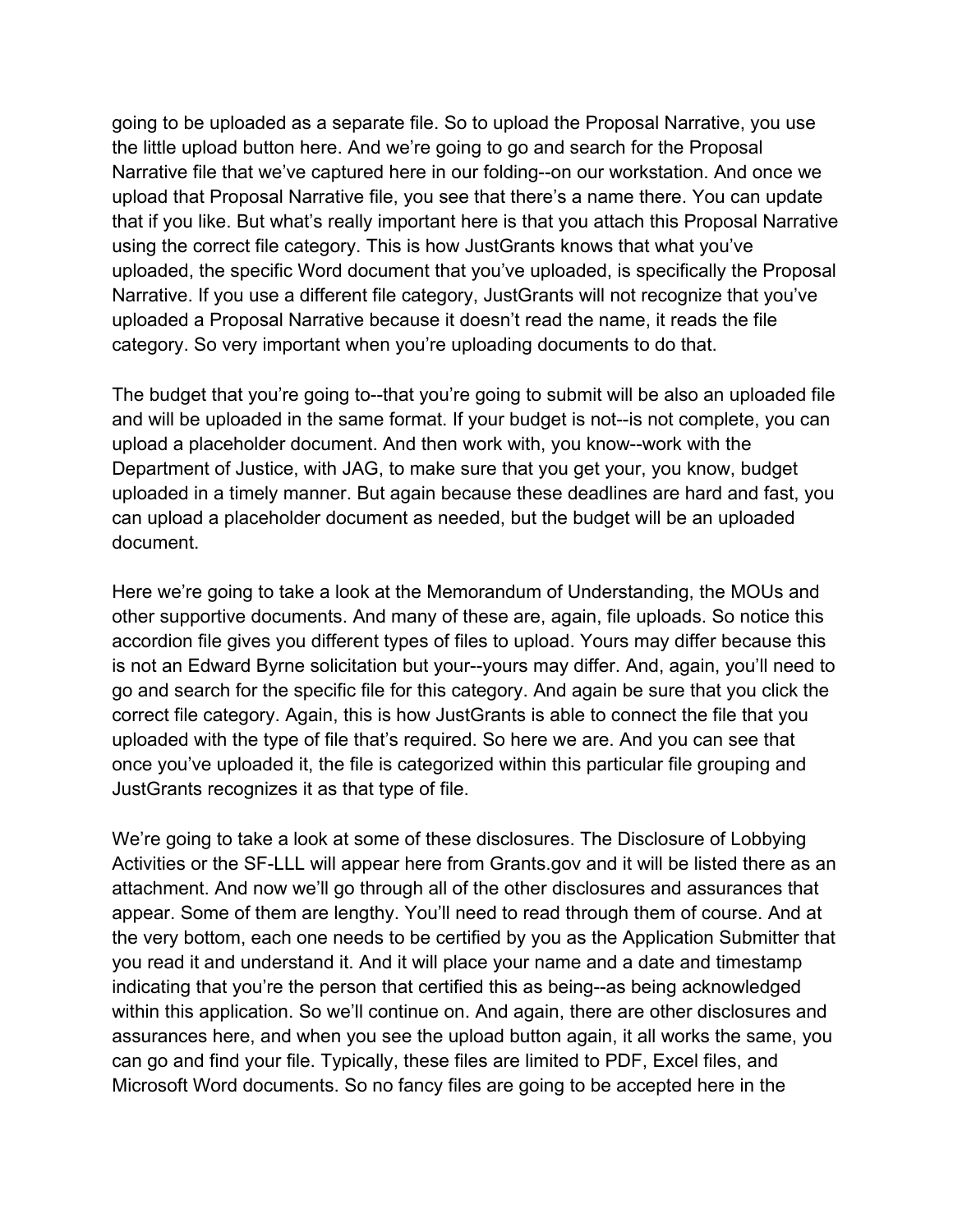application. So as we continue on, we're going to continue to look at our disclosures. This is a declaration of certification for this application submission. And at the end, we always have an "other" category where you might upload documents that relate to your application that were not easily organized into any of these other categories.

At the very end, the Certify and Submit, you have the opportunity to review all of the entries that you've made. You can review all of the attachments that you see and open them up. You can see the Authorized Representative, the--all of the certifications that you've checked. So this is a visual verification, and notice that it gives you all of these separate application, you know, links. So again, this is your review and check to make sure that you've got everything in the application that you need. Again, if you have questions about what's required within the application, the solicitation is your best bet for beginning to answer these questions. And if the solicitation itself doesn't provide that information, the solicitation has a contact name listed on the front page, and that would be the person to call about that. At the very bottom of this Certify and Submit page, you see there's one little check box that says final review and certification of application confirmation. You need to check that in order for the submit button at the bottom to become active. So once that submit button is active, you can go ahead and click it. And if there are any errors or validation errors, if there are any mismatches, for instance, in the funding, funding numbers, or if there are any required fields that have not been calculated, or if there are required documents that have not been uploaded, you will see at the top of the page, once you hit submit, kind of a pink banner and a validation message that says you need to do this, for instance, if you hadn't added the Authorized Representative, it'll tell you to go add the Authorized Representative. And once all of those error messages have been resolved, you'll be able to submit, and then the application will be sent to the Department of Justice for review and funding decision.

So those are the demos I have for you today. Stacey, are there any questions related to the demos or any other questions that we can take a look at right now?

STACEY KERNISAN: Yes, ma'am, there are a lot of questions. I'm trying to get to see where we kind of left off. Someone wanted to go over the areas affected by project again, so I don't know if you can scroll back to that.

LISA HARTMAN: Let's see if I can do that. Okay. What we'll see--okay. The areas affected by projects?

STACEY KERNISAN: Yes.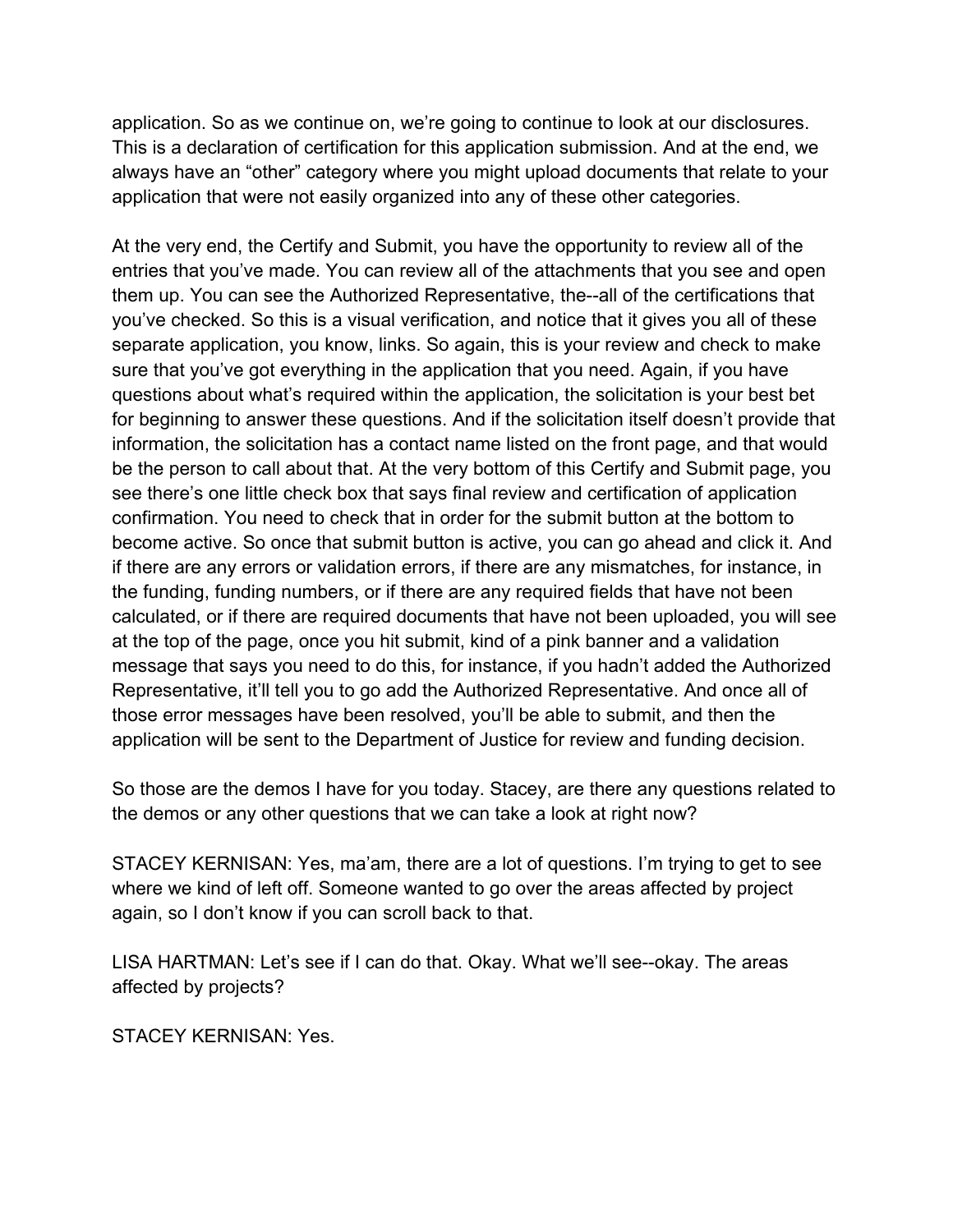LISA HARTMAN: All right. So the--that's a--that's a good question. So the areas affected by project will typically sort of give a general idea about, you know, what areas this--the funding that you're using is going to affect. For instance, is this something that will happen at a local precinct level? Is this something that will happen within, you know, a few ZIP Codes? Is this something that will affect within your county or your parish? Is this something that will apply to, you know, the state as a whole? So essentially, what's being requested here is just really, what is the general geographical area that's going to be affected by your project? So you can add up to 10 of these lines here. It doesn't have to be 100 percent accurate, but it has to give a good general representation of the physical geographical areas that your project is going to affect.

STACEY KERNISAN: Okay. And some people are having issues with the printing, as far as, like, the size is too small, or can they print the attachments with the application. So can you talk to that a little bit?

LISA HARTMAN: I sure can. That's a really good question. So if you noticed here, in the upper right corner, right up by that little red circle, there's a print button. And this will allow you to print the application, however, with the caveat that it will not print attachments. It's not designed right now to print attachments. So the idea being that if you have attachments stored on your work station, you can print those separately from your work station. But what this will print is all of the sort of web-based forms, everything that you type directly into JustGrants, it will print that. And essentially, I think, probably the best thing that you'll see is it will print, essentially, what you see here in this final certify and submit. So it'll print everything that you see here physically on the page. As far as the font, you know, the print--the print file is just going to sort of pick up this document and print it to your printer. So if you're struggling with the font, I would think that maybe once you open the print document, it will allow you to sort of--within that, sort of, print--the print dialogue box allows you to set up your printer to print just the way that you want it. So I don't know that JustGrants itself is going to adjust the font, but you'll have to adjust the font when you're selecting your printer, and selecting all of the options within your printer.

STACEY KERNISAN: Could they just put citywide for--when it comes to the ZIP Codes?

LISA HARTMAN: Sure. So you can type in whatever you like, you know. Yeah, you can type in whatever you like. I would, you know, encourage you to perhaps, you know, enter the name of the city. But just, you know, you could just say city of Los Angeles or city of Tucson. That would be fine.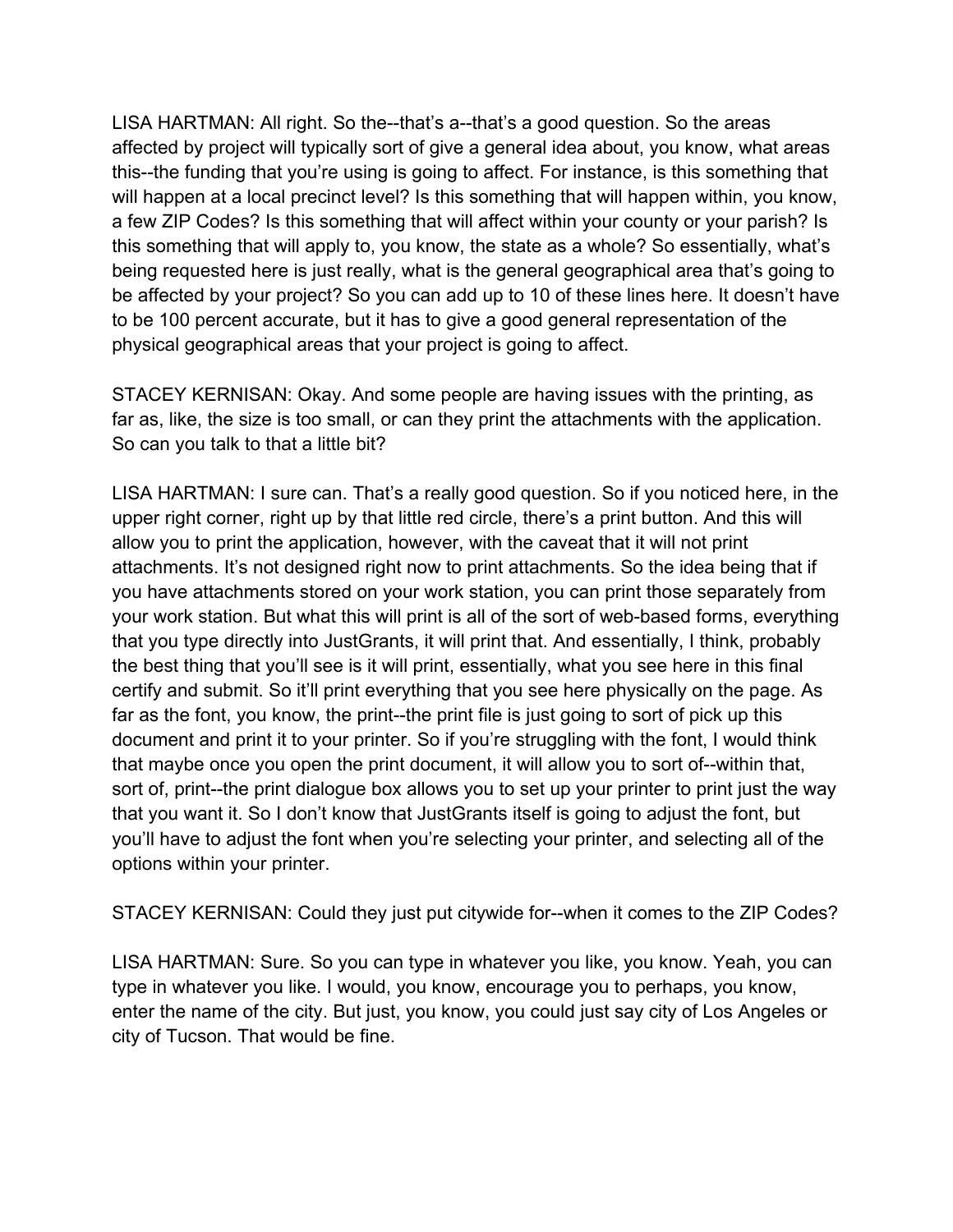STACEY KERNISAN: This is kind of going back a little bit to the Entity Administrator. So they had someone leave for retirement, and when the new Entity Administrator logs in to JustGrants, he sees the DIAMD Authorization website, and he does not have the JustGrants app available to him. He was switched over a year ago, but has never been able to log in. What can they do to correct this?

LISA HARTMAN: I think that--I think the best answer to that is if JustGrants is not acting the way it should, I would contact our technical support group, and we'll give--we'll give you all of that contact information here at the end of the session. But I would also--I think I would also venture to check to see if the Entity Administrator--no, the Entity Administrator should see the--should see the JustGrants log-in. So I would, if I were you, contact our technical support group for assistance with that.

STACEY KERNISAN: I'm just reading through, trying to make sure I don't miss anything. "Is there a character limit in the areas affected or within JustGrants in general?"

LISA HARTMAN: Yeah, that's a good question. The character limit, I don't know the character limit within the areas affected, but I would try to be concise because I don't believe that it's a particularly necessarily a long one. If there are character limits, for instance, in any of the text boxes in JustGrants, those would be determined typically by the solicitation. So you might check the solicitation to see if there are character limits for anything in particular. Some of the fields may actually show the character limit below the text field. So I think--I think the best answer is that many of these fields have different character limits and is determined in part by the solicitation that you have. Now, one of the things that I do know about character limits is, I believe there's an 84-character limit to a file name. So if you get a file name that's longer than 84 characters, you're not going to be able to upload that file into JustGrants. So you'll want to be concise in your- in the name--the naming of the files that you're uploading to JustGrants.

STACEY KERNISAN: And another question, "Can you attach PDF docs in addition to Word and Excel?"

LISA HARTMAN: Yes, you can. PDF, Word, and Excel are the--are the accepted file formats.

STACEY KERNISAN: Okay. If they're on the narrative submission page and don't see the upload button, what should they do?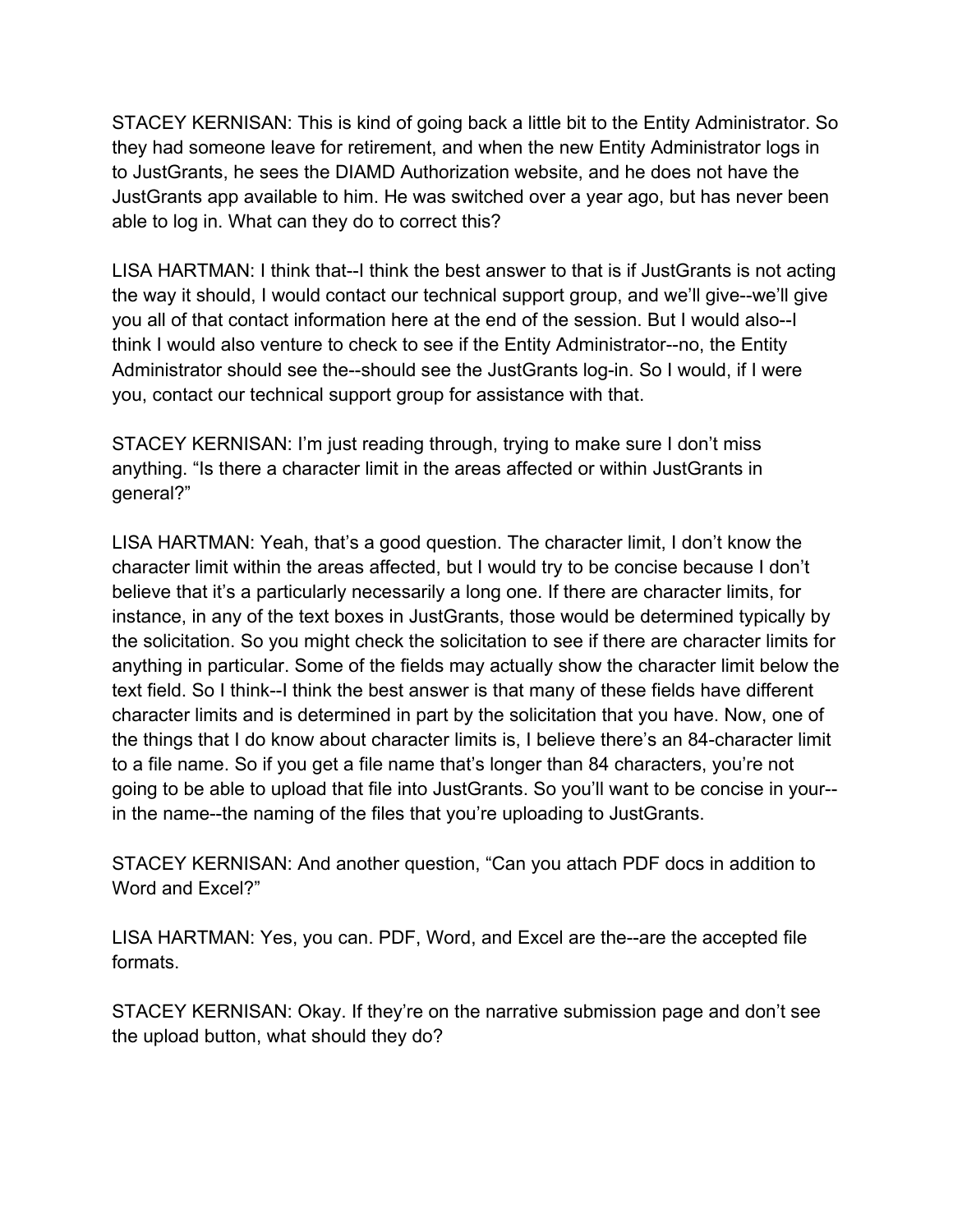LISA HARTMAN: If you're on the narrative submission page and you don't see the upload button, I would definitely contact technical support because that should--that should appear.

STACEY KERNISAN: I think that is the majority of the questions. We have another--a question a couple of times about the Q&A chat. Will that be available? We will make that available to the JAG team, and if they decide to post then they can, but we will make that available so that people can see the Q&A questions from this session.

LISA HARTMAN: All right. Thanks so much, Stacey. I know you got a lot of questions to go through, thanks for pulling those out. So I think at this time, I think I'm going to turn the presentation back over to DJ, who's going to tell you what to expect once you click that submit button. So DJ?

DJ NEACE: Thank you so much. Okay. So after you've submitted your application, you're probably wondering what's next. Once all the application for solicitation has been reviewed, the entity will be notified. Every user in JustGrants should take the time to check the system on a regular basis in order to be aware of any deadlines of information they need related to the application. As you work on your application in JustGrants, you'll see one or more of these status codes associated with the application. So, if you see the Pending-DIAMD Onboarding status code, it means that either the Entity Administrator or the Application Submitter haven't completed the registration process. Every new user must successfully log into JustGrants to validate their registration. You may also see the New status. This indicates that the application has been received from Grants.gov and is waiting for a user to be assigned to it. If your application remains in the Pending-DIAMD Onboarding status for more than 24 hours after users complete registration, that may be an indicator that additional actions are required by the Entity Administrator. Common issues include a user email address is already associated with another entity or DUNS number or an invalid email address was provided in section F of the 424. Please check your entity user information to confirm current users and their roles and contact the JustGrants support desk.

When both the Entity Administrator and the Application Submitter have been fully onboarded, and the Application Submitter assigned to the application, then the status will display as Pending-Draft. This is the working status. At this time, the Entity Administrator will need to invite and register the Authorized Representative as well. From Pending-Draft status, there are several possible next steps. If the application is cancelled, the next status will be Resolved-Cancelled. If the deadline has passed, and it is no longer possible to submit an application on the solicitation, the status will automatically become Resolved-Deadline Passed. If you have cancelled the application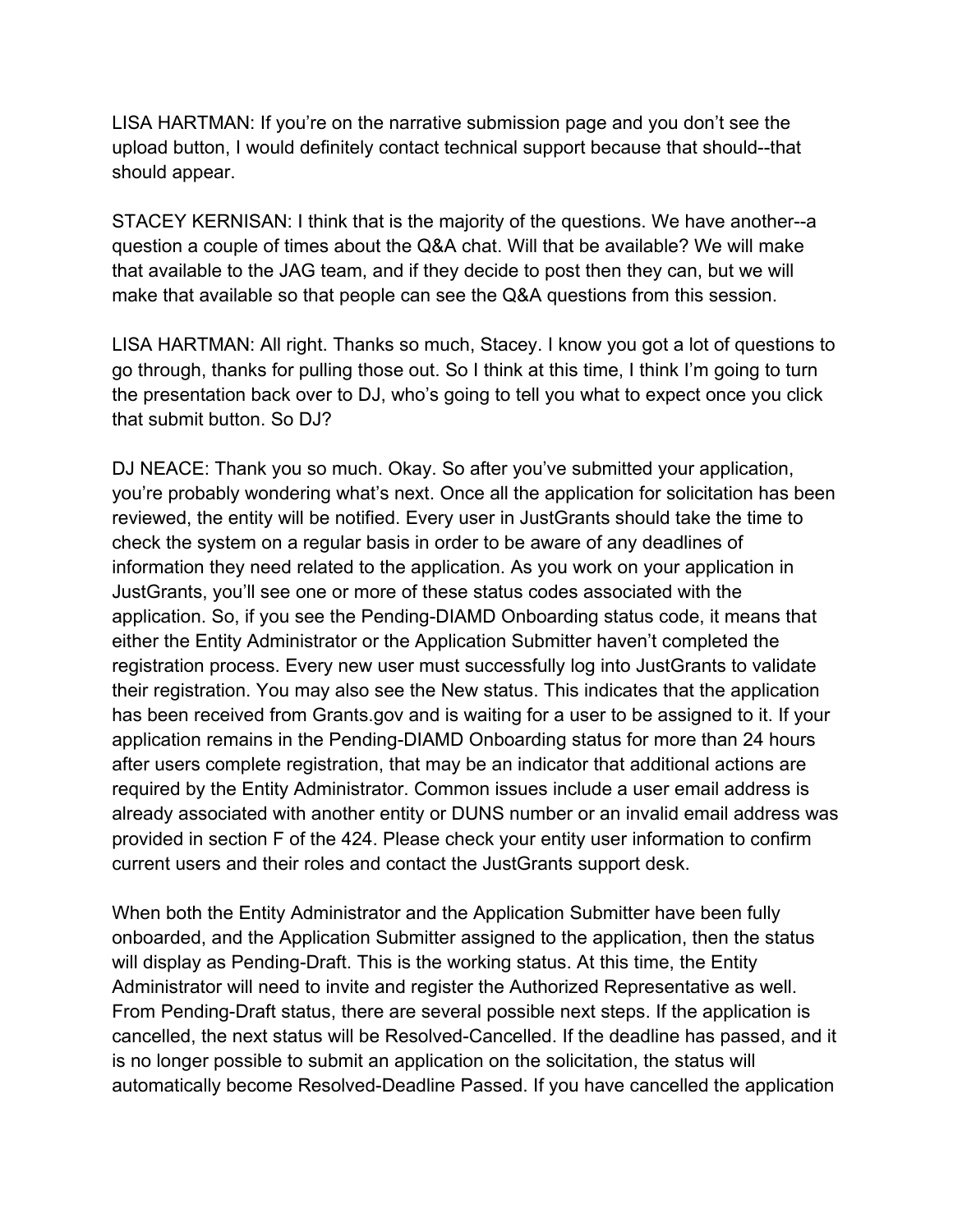due to the fact that it is a duplicate, the Resolved-Duplicate status will be associated with the application. If you choose to withdraw the application, the status will change to Resolved-Withdrawn. Finally, once you have submitted the application, the status will display as Application Submitted.

In the Application Submitted status DOJ will complete internal reviews and make funding decisions. The system will also notify the Application Submitter, Entity Administrator, and Authorized Representative when the application has been received in JustGrants from Grants.gov. The Entity Administrator will receive notification on the award notification status changes. And lastly, your Entity Administrator and Authorized Representative will be notified if the application deadline changes. If you're not receiving notifications, please check your spam folder before reaching out to support.

And now we'd like to share a wealth of resources with you as you continue navigating JustGrants. Here are a few helpful tools to get started. Make sure you are checking your emails for updates and information about JustGrants. If you're not getting emails, you can go to the link at the bottom of the screen, which is placed in the chat, and click on the news and updates section. It will bring you to a place where you can sign up for emails. The link that you see on the bottom of the slide also brings you to this page with all the information on how to use JustGrants. You have the checklist of all the steps needed to get ready, training resources, news and updates, FAQs, the about section, and of course, the use--the user support.

If you are experiencing difficulties with Grants.gov you must contact the Grants.gov customer support hotline or the same helpdesk or you can send [INDISTINCT] applicants experiencing difficulties with JustGrants must contact the JustGrants support desk at JustGrants.support@usdoj.gov or call 833–872–5175 Monday through Friday between the hours of 5 a.m. and 9 p.m. eastern time and Saturday, Sunday, and federal holidays from 9 a.m. to 5 p.m. eastern time. If your application is associated with the OVW office, please reach out to them at OVW.JustGrantsSupport@usdoj.gov or call 866–655–4482 if you're having issues with JustGrants. In the chat, a few links have been placed in order to assist you if you are experiencing difficulties.

If you need to reach out to the helpdesk, here are a few tips to help speed up your service request. Please provide as much detailed information about the task that you are trying to accomplish as possible. Along with the details about the issue that you encountered, it is also helpful to include the following items that you see here on this list. All right. Tarasa, I think that you're going to give us a little bit more information about this JAG and specific resource links.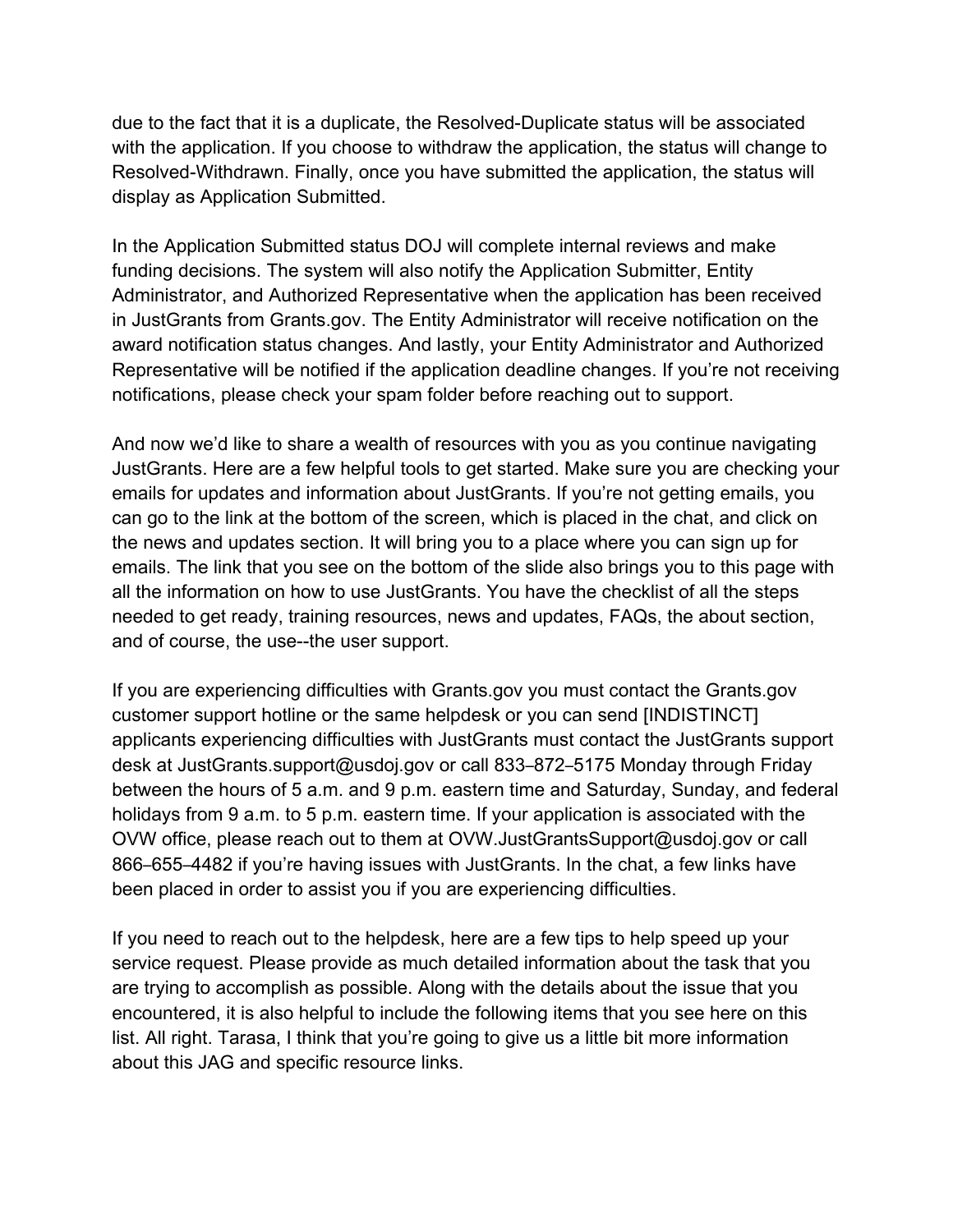TARASA NAPOLITANO: Absolutely. Thanks, DJ. So here, we have listed some JAGspecific resources and we have actually been--we are--as we said, we're going to post a link to this presentation on the JAG webpage. The link to the JAG webpage is here also. And we have on the JAG webpage, the landing page you're going to see all of this information as well. So that is really the best resource where you're going to find all of the program guidance, allocation amounts, solicitations, links to resources, such as Budget Detail Worksheet, and we've seen a lot of those questions in the Q&A chat. So all of that information we find here--will be found here. You'll also on the JAG webpage see links to your contact for your Program Manager, for your specific JAG awards. So for locals and anyone over \$25,000 or more, there's a specific contact list for that. And then anyone--any award less than \$25,000, there's a contact list for those award amounts as well, to find your specific Grant Manager or Program Manager. You--we also have a Resource Response Center. The Response Center is great for any solicitation-specific questions, anything that we haven't answered here, they can certainly answer. They've been fielding a lot of questions in terms of applying. I just met with them last week and they've been fielding a lot of questions related to Grants.gov and JustGrants as well. Even though there are specific centers for calling for them, help centers for them. But any kind of JAG-specific questions can also be directed to the Response Center. Also, if you have--if you have any questions at all related to this, please click on your Grant Manager--on the contact list for your Grant Manager, they should be able to direct you as well. And if they can't answer your question, they will certainly elevate it so that it can be answered. Thanks, DJ.

DJ NEACE: Thank you so much. All right, Stacey, are there any more questions in the Q&A that we can address?

STACEY KERNISAN: I think a lot of the questions are specific questions to certain information. So I'm going to turn it over to the JAG team to see if there's any questions that they would like to make sure we address or that they've seen throughout the session that they want to pinpoint before we close

TARASA NAPOLITANO: Hi, this is Tarasa. So I have seen a couple of questions related to DUNS. So the legal name does have to be the city or the county and the police department can be a doing business as--but as long as the city or the county is the--is the legal name related to that DUNS number, then that is acceptable. Also, I've seen a lot of questions about program-specific guidance that is listed in the JAG solicitations, which are posted on the JAG webpage. And you can find the JAG webpage, the landing--the easiest landing page is www.bja.gov/JAG and that will take you to the JAG webpage where you'll find a lot of the specific links and information that you need.